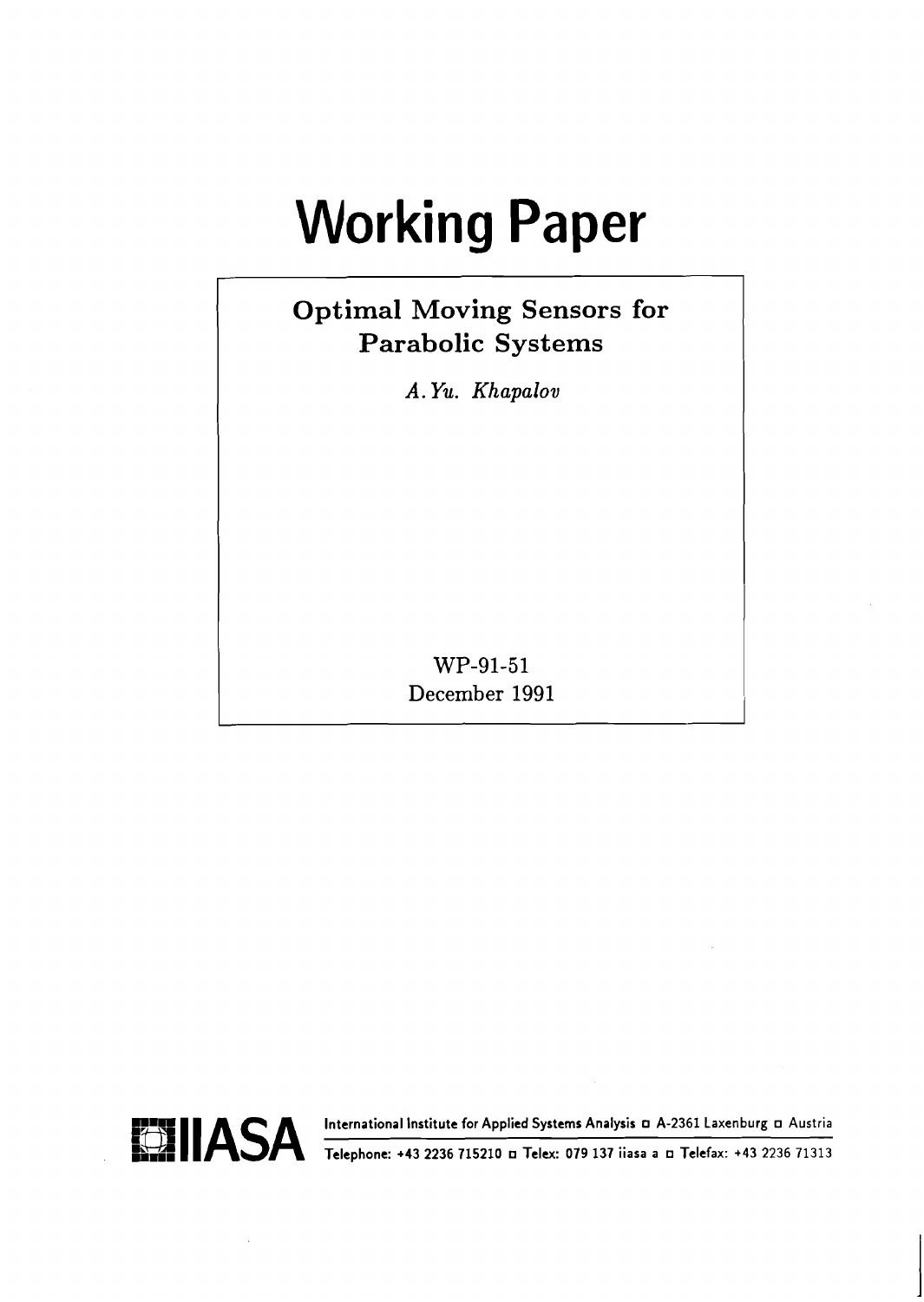## Optimal Moving Sensors for Parabolic Systems

*A.* **Yu.** *Khapalov* 

WP-91-51 December 1991

**Working** *Papers* are interim reports on work of the International Institute for Applied Systems Analysis and have received only limited review. Views or opinions expressed herein do not necessarily represent those of the Institute or of its National Member Organizations.



**ECOLUASA International Institute for Applied Systems Analysis D A-2361 Laxenburg D Austria 1986.**<br>**Telephone: +43 2236 715210 o Telex: 079 137 iiasa a D Telefax: +43 2236 71313**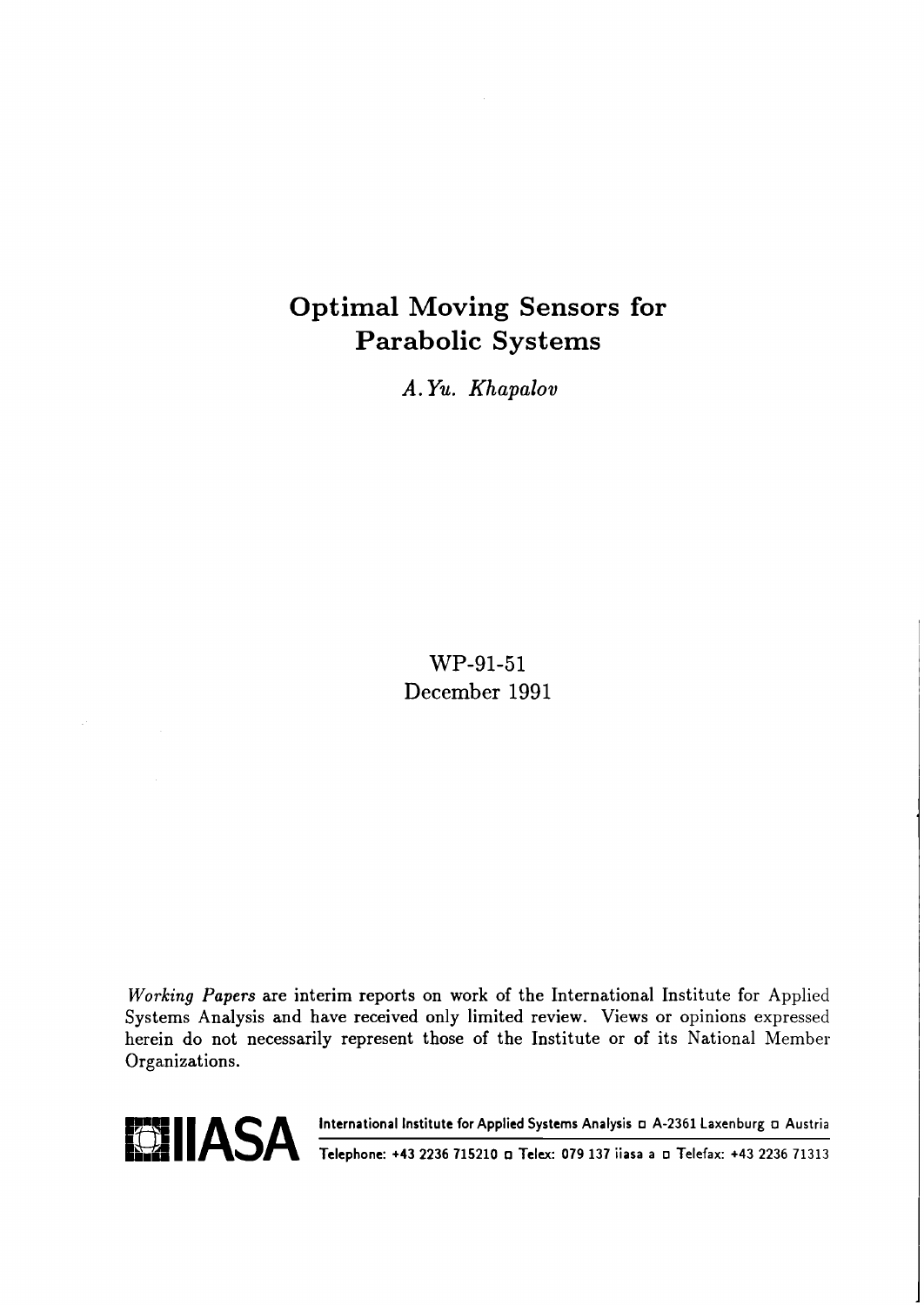## **Foreword**

This paper continues the investigations in SDS on observability issues motivated by environmental monitoring and related problems. Here the author introduces a specific class of scanning sensors that ensure solvability of the problem and can further lead to numerically robust techniques.

> Alexander B. Kurzhanski Chairman System and Decision Sciences Program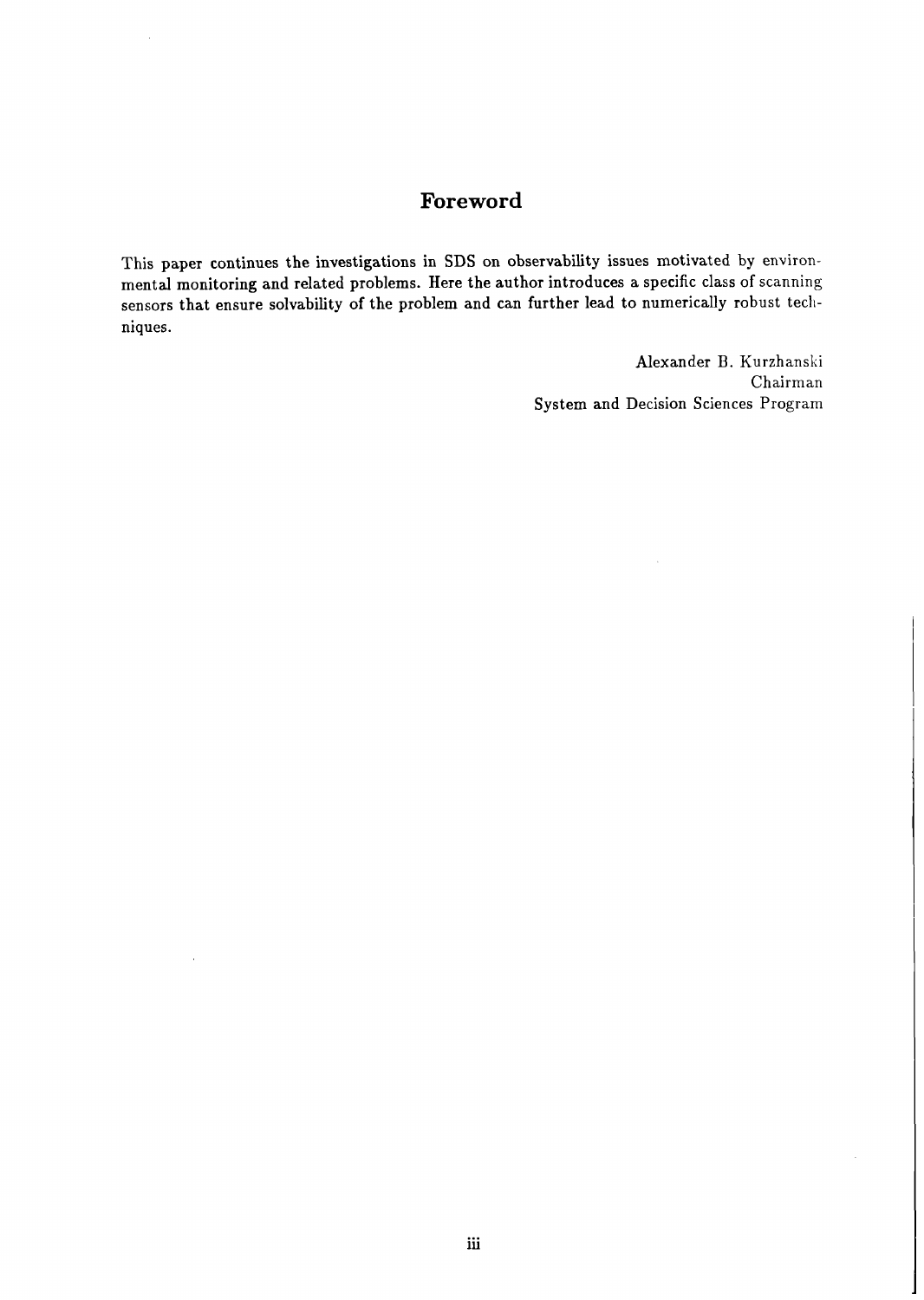## **Optimal Moving Sensors for Parabolic Systems**

**A.Yu.** Khapalov

#### **1. Introduction, Statement of Problem.**

Let A be the infinitesimal generator of a strongly continuous semigroup  $S(t)(t > 0)$  in the Hilbert space  $L^2(\Omega)$  of square integrable functions that are defined on an open, bounded domain  $\Omega$  of an *n*-dimensional Euclidean space  $R^n$  with a (sufficiently smooth) boundary  $\partial\Omega$ , so that

$$
A = \sum_{i,j=1}^n \frac{\partial}{\partial x_i} (a_{ij}(x) \frac{\partial}{\partial x_j}) - a(x),
$$
  
\n
$$
\alpha \sum_{i=1}^n \xi_i^2 \le \sum_{i,j=1}^n a_{ij}(x) \xi_i \xi_j, \ \alpha = \text{const} > 0, \ \ a(x) \ge 0, \ \text{for a.e.} \ x \in \Omega;
$$
  
\n
$$
a_{ij}(x) = a_{ji}(x); \ \ a_{ij}(\cdot), a(\cdot) \in L^\infty(\Omega), \ i, j = 1, 2, \dots n.
$$

We consider the following initial - boundary value problem:

$$
\frac{\partial u(x,t)}{\partial t} = Au(\cdot, t) + f(x,t),
$$
\n
$$
t \in T = (0, \theta), \ x \in \Omega \subset R^n, \ Q = \Omega \times T, \ \Sigma = \partial \Omega \times T,
$$
\n
$$
u(x,0) = u_0(x), \ u(\xi,t) = 0, (\xi,t) \in \Sigma, \ u_0(\cdot) \in L^2(\Omega), \ f(\cdot, \cdot) \in L^2(Q)
$$
\n
$$
(1.1)
$$

with unknown initial condition  $u_0(x)$  and forcing term  $f(x, t)$ .

The solution to the problem (1.1) is treated here as a generalized one [18,12,13] from the Banach space  $\tilde{V}_2^{1,0}(Q)$  consisting of all the elements of the Sobolev space  $H_0^{1,0}(Q)$  that are continuous in t in the norm of  $L^2(\Omega)$ ,

$$
\| u(\cdot,\cdot) \|_{V_2^{0,0}(Q)} = \max_{0 \leq t \leq \theta} \| u(\cdot,t) \|_{L^2(\Omega)} + \| u(\cdot,\cdot) \|_{H_0^{1,0}(Q)}.
$$

Here and below we use the standard notation for the Sobolev spaces [13].

Denote by  $\hat{x}(t)$ ,  $t \in T_e = (\varepsilon, \theta)$  a continuous spatial trajectory in the domain  $\overline{\Omega}$  so that

$$
\hat{x}(t) \in \bar{\Omega}, \ t \in \ T_{\epsilon}, \tag{1.2}
$$

where  $\varepsilon$  is given,  $0 < \varepsilon < \theta$ , the symbol "-" stands for the closure of the corresponding set.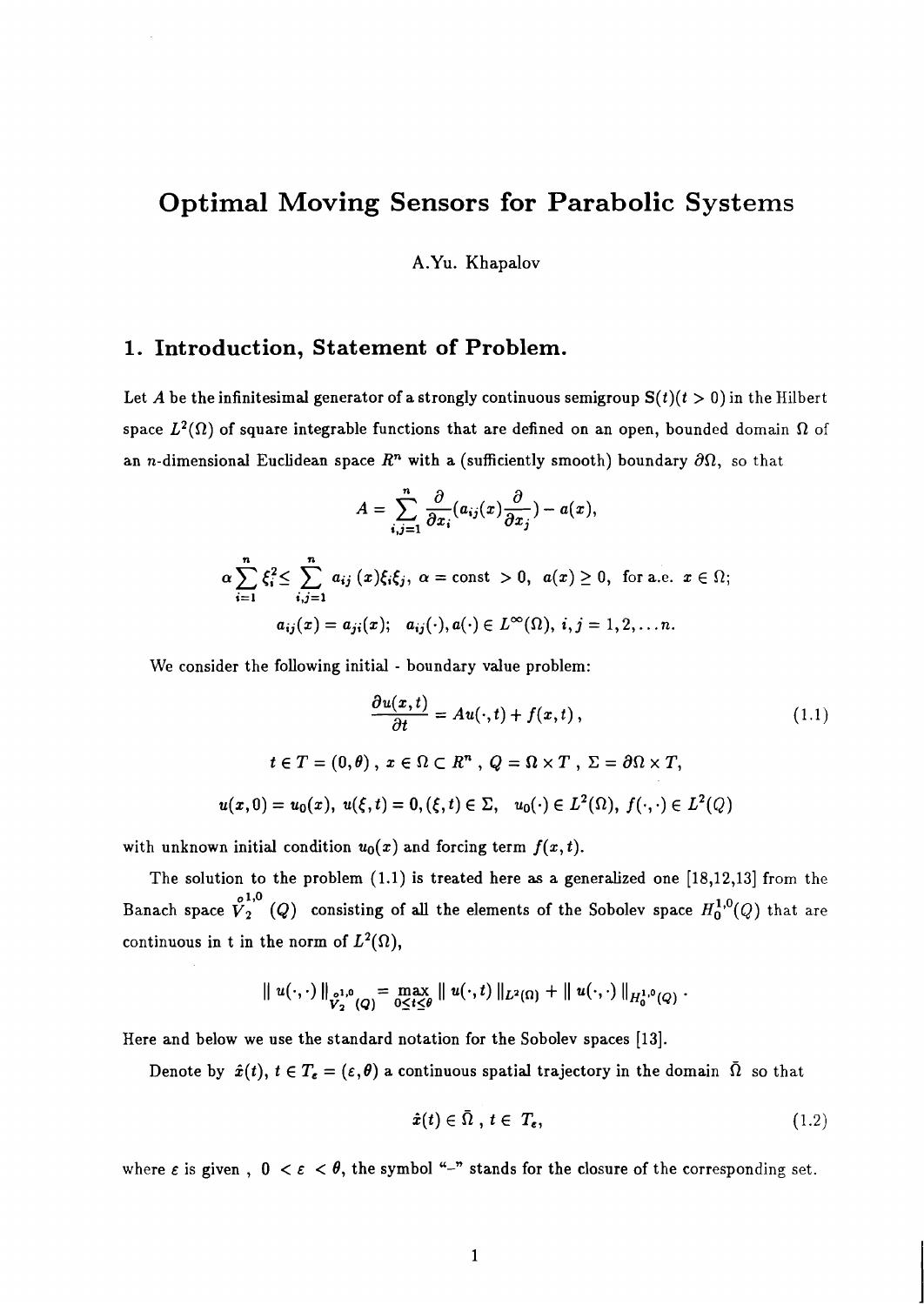We assume next that *measurement data* are taken along the curve (it might be, in general, a fixed point)  $\hat{x}(t)$ ,  $t \in T_{\epsilon}$  and represent at each instant t the spatial average of the quantity  $u(x, t)$  over some sensing region :

$$
y(t) = \int_{\Omega} \chi(x, \hat{x}(t)) u(x, t) dx + \zeta(t), t \in T_{\epsilon}.
$$
 (1.3)

Here  $y(t)$ ,  $t \in T_e$  stands for observation data,

$$
\chi(x,\hat{x}(t)) = \beta(t) \times \begin{cases} 1, & \text{if } x \in S_h(\hat{x}(t)) \cap \Omega, \\ 0, & \text{if } x \in S_h(\hat{x}(t)) \cap \Omega, \end{cases}
$$

 $S_h(\hat{x}(t))$  is the ball in  $R^n$  of radius h of point  $\hat{x}(t)$ , so as

$$
S_h(\hat{x}(t)) = \{x \mid ||x - \hat{x}(t)||_{R^n} \leq h\},\
$$

 $\zeta(\cdot)$  is an unknown measurement disturbance and  $\beta(\cdot) \in L^{\infty}(T_{\epsilon})$  is given.

We remark that  $\beta^{-1}(t)$ ,  $t \in T_{\epsilon}$ , for example, might be a volume of the set  $S_h(\hat{x}(t)) \cap \Omega$  or a constant. To simplify calculations we assume, in this paper, that

$$
\beta(t)\equiv 1,\ t\in T_{\varepsilon}.
$$

The restriction on the *uncertainties*  $w(\cdot) = \{u_0(\cdot), f(\cdot, \cdot), \zeta(\cdot)\}\)$  can, in general, be described as

$$
w(\cdot) \in \mathbf{W},\tag{1.4}
$$

with **W** being a given subset of  $L^2(\Omega) \times L^2(Q) \times L^2(T_{\epsilon})$ .

The deterministic (minimax) state estimation problem is to find a solution  $u(x, \theta)$  to the system (1.1) at the terminal instant  $\theta$  on the basis of measurement data  $y(\cdot)$  (given through the equations  $(1.2)-(1.3)$  and the available information  $(1.4)$  on uncertainties.

The problem  $(1.1)$  -  $(1.4)$  has, in general, a set - valued solution  $[3,17,11]$  in the Hilbert space  $L^2(\Omega)$ . Following [8,11] we will denote by  $U(\theta, y(\cdot))$  the informational set of all those states  $u(x, \theta)$ of system (1.1) that are consistent with measurement data  $y(\cdot)$  in (1.3) and with restrictions (1.4). In other words, this is the set of all those functions  $u(x,\theta)$  for each of which there exists a triplet  $\omega^*(\cdot) = \{u_0^*(\cdot), f^*(\cdot,\cdot), \zeta^*(\cdot)\}\)$  that satisfies (1.4) and generates a pair  $\{u^*(\cdot,\theta), y^*(\cdot)\}\$ (due to (1.1) - (1.3)) that satisfies the equalities  $u^*(\cdot,\theta) = u(\cdot,\theta)$ ,  $y^*(t) = y(t), t \in T_{\epsilon}$ .

Let us suppose that measurement trajectories are selected from the prescribed set:

$$
\hat{x}(\cdot) \in X(\cdot) \, \subset C[\varepsilon, \theta].
$$

It is clear that the choice of spatial curve  $\hat{x}(\cdot)$  in the equation (1.3) and the observed measurement data  $y(\cdot)$  affect the size of the set  $U(\theta, y(\cdot))$ . To indicate this below we will designate the latter as  $U(\theta, y(\cdot), \hat{x}(\cdot))$ .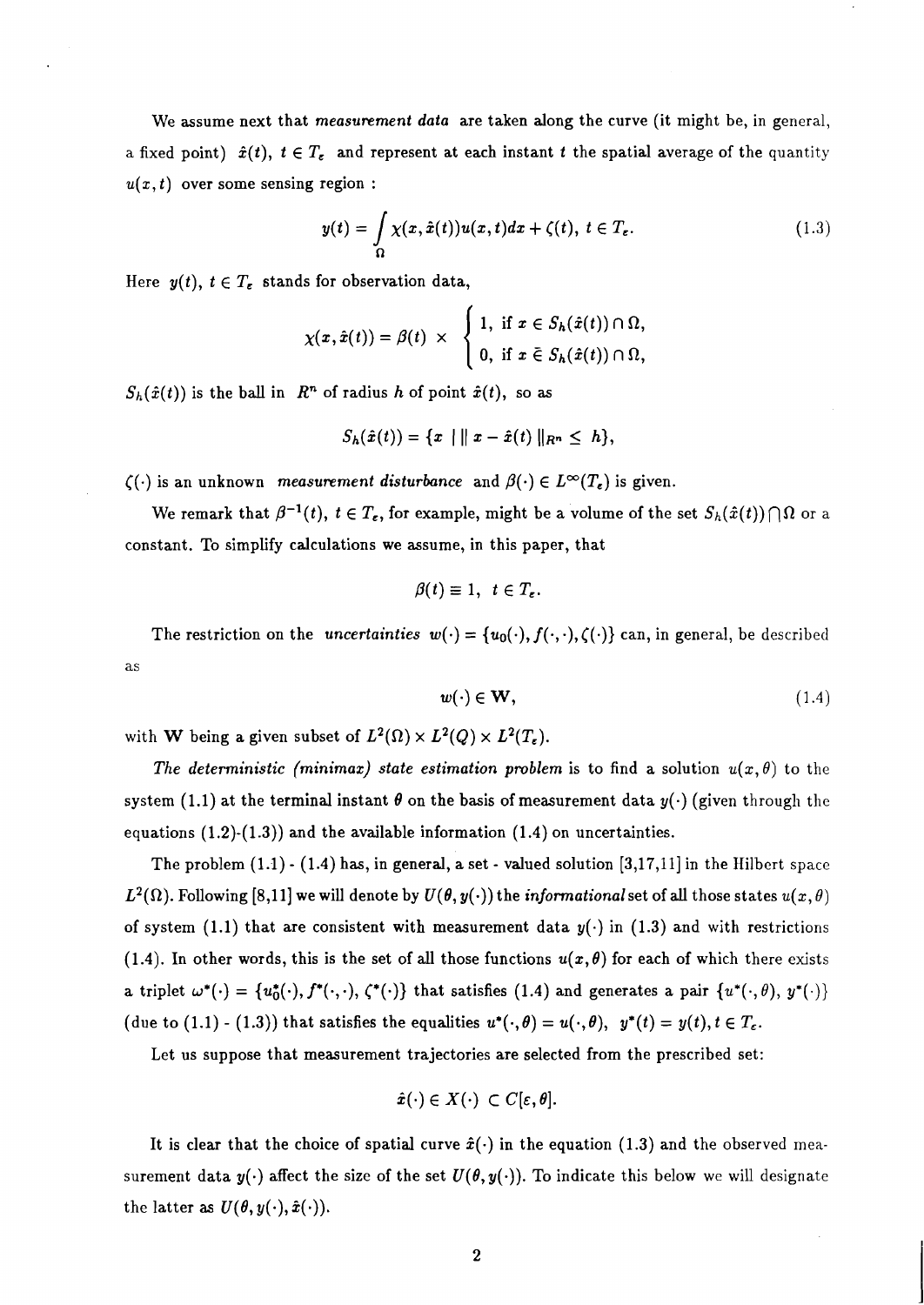Denote by  $Y(\cdot, \hat{x}(\cdot))$  the set of all feasible measurement data  $y(t), t \in T_e$  that can be obtained due to the system  $(1.1)$  -  $(1.4)$  under the measurement trajectory  $\hat{x}(\cdot)$ .

Let

$$
J(U(\theta, y(\cdot), \hat{x}(\cdot)))\tag{1.5}
$$

stand for a scalar criterion that characterizes the size of the domain  $U(\theta, y(\cdot), \hat{x}(\cdot))$ .

We define *the problem of optimal choice* of measurement trajectory as follows.

Problem 1.1: Find a spatial curve  $\hat{x}^*(\cdot)$  in the set  $X(\cdot)$  that satisfies the equality

$$
\sup\{ J(U(\theta, y(\cdot), \hat{x}^*(\cdot))) \mid y(\cdot) \in Y(\cdot, \hat{x}^*(\cdot)) \} =
$$
  
= 
$$
\inf_{\hat{x}(\cdot) \in X(\cdot)} \sup\{ J(U(\theta, y(\cdot), \hat{x}(\cdot))) \mid y(\cdot) \in Y(\cdot, \hat{x}(\cdot)) \}.
$$
 (1.6)

In the present paper we study Problem 1.1 assuming that constraints on disturbances are quadratic and the set  $X(\cdot)$  consists of solutions to a system of linear differential equations. Our goal is to derive necessary conditions for optimality.

*Remark 1.1.* The spatial curve satisfying the equality (1.6) is selected to be the same for any ("worst") possible measurement data. It provides some guaranteed result (the minimum of the estimation error) with respect to the criterion (1.5) for the set-valued solution of the estimation problem (1.1) - (1.4). Problem 1.1 can also be treated as  $H^{\infty}$ -optimal control one (see [1]).

*Remark 1.2.* Instead of the Euclidean neighborhood  $S_h(\hat{x})$  one may consider another type of neighborhood, for example:

$$
P_h(0) = \{x \mid x = \text{col}[x_1,\ldots,x_n], -h \le x_i \le +h, i=1,\ldots,n\}.
$$

*Remark 1.3.* The convex hull of the set  $U(\theta, y(\cdot))$  can be described by means of its *support function* [16]:

$$
\rho(\varphi(\cdot) \mid U(\theta, y(\cdot))) = \sup \{ \langle \varphi(\cdot), u(\cdot, \theta) \rangle \mid u(\cdot, \theta) \in U(\theta, y(\cdot)) \}
$$

for any element  $\varphi(\cdot)$  of  $L^2(\Omega)$ .

Here and below the symbol  $\langle \cdot, \cdot \rangle$  is stands for a standard scalar product in the respective Hilbert space which will be clearly specified from the context.

The optimal sensor location problem under stationary observations have been studied by many authors in the stochastic setting (mainly with the trace of state covariance operator as a criterion) of the filtering problem ( see [9]). The case of moving sensors was considered in [15] for the distributed parameter system identification.

We conclude this section by two examples of the criterion  $J(U(\theta, y(\cdot), \hat{x}(\cdot)))$ :

1. Diameter of the set  $U(\theta, y(\cdot), \hat{x}(\cdot))$ :

$$
J(U(\theta, y(\cdot), \hat{x}(\cdot))) = \sup_{\|\varphi(\cdot)\|_{L^2(\Omega)}=1} |\rho(\varphi(\cdot) | U(\theta, y(\cdot), \hat{x}(\cdot))) + \rho(-\varphi(\cdot) | U(\theta, y(\cdot), \hat{x}(\cdot)))|.
$$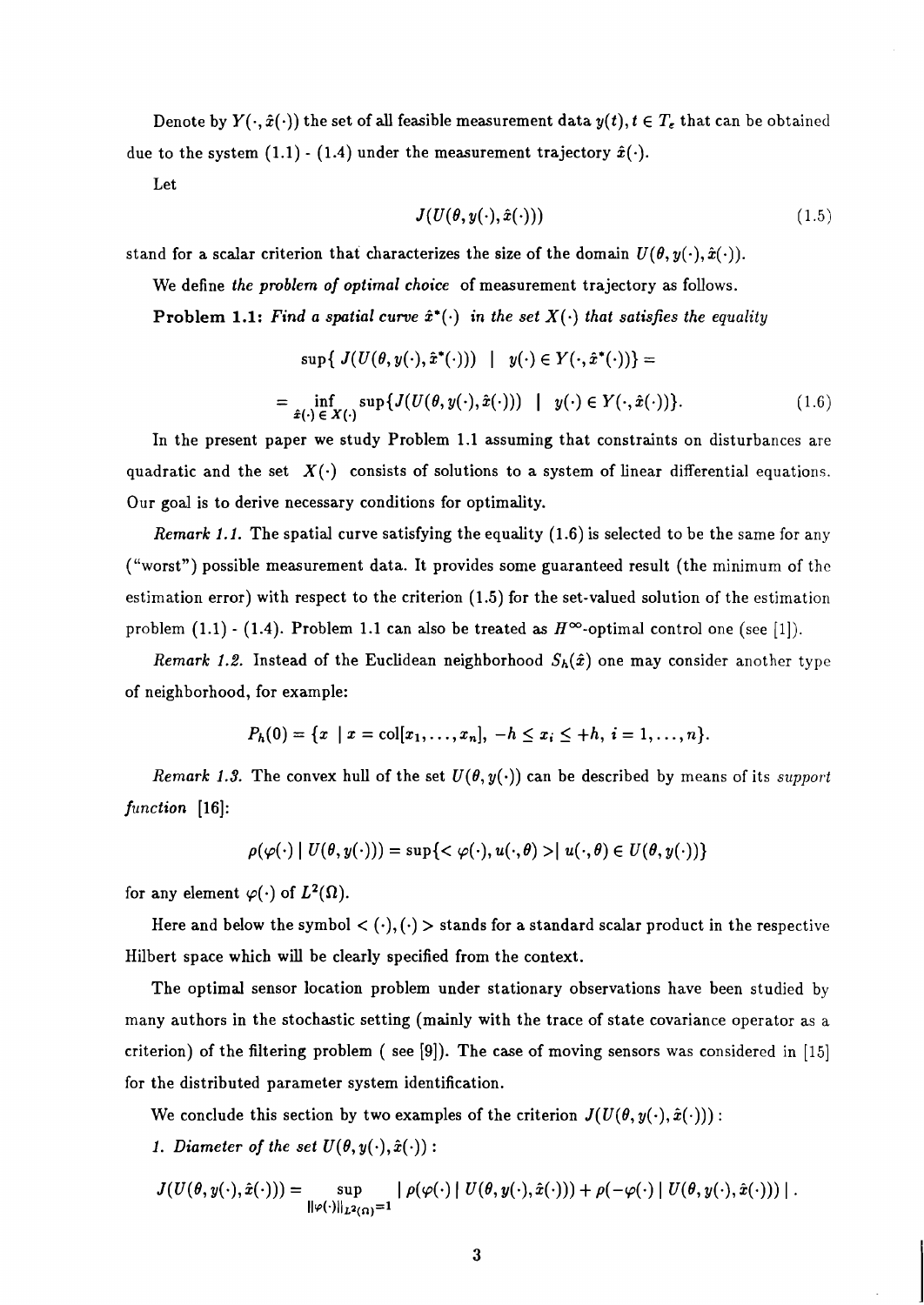As a modification of this criterion one may consider the value of diameter of projection of the set  $U(\theta, y(\cdot), \hat{x}(\cdot))$  on the preassigned finite-dimensional subspace of  $L^2(\Omega)$ .

In the present paper we focus on the following "weak" criterion

2. Orthogonal projection on the preassigned direction  $I(\cdot) \in L^2(\Omega)$ :

$$
J(U(\theta, y(\cdot), \hat{x}(\cdot))) = |\rho(l(\cdot) | U(\theta, y(\cdot), \hat{x}(\cdot))) + \rho(-l(\cdot) | U(\theta, y(\cdot), \hat{x}(\cdot)))|.
$$
 (1.7)

Remark 1.4. If

$$
l(x) = \gamma \begin{cases} 1, & \text{if } x \in S_{\delta}(\bar{x}) \cap \Omega, \\ 0, & \text{if } x \in S_{\delta}(\bar{x}) \cap \Omega \end{cases}
$$

with  $S_{\delta}(\bar{x})$  being the Euclidean neighborhood (in  $R^n$ ) of radius  $\delta$  of point  $\bar{x}$  and  $\gamma^{-1}$  being a volume of the set  $S_{\delta}(\bar{x}) \cap \Omega$ , the value (1.7) gives us a precise estimate of the averaged value of  $u(x, \theta)$  over the spatial region  $S_{\delta}(\bar{x}) \bigcap \Omega$ .

## **2.Preliminary Results** , **Refined Setting of Problem** .

Assume that the set W is defined by a quadratic inequality, so as

$$
\mathbf{W} = \{ (u_0(\cdot), f(\cdot, \cdot), \zeta(\cdot)) \mid \int_{\Omega} u_0^2(x) m(x) dx +
$$
  
+ 
$$
\int_{Q} f^2(x, t) k(x, t) dx dt + \int_{\epsilon}^{\theta} \zeta^2(t) n(t) dt \le 1 \}
$$
 (2.1)

with given continuous functions  $m(x)$ ,  $k(x,t)$  and  $n(t)$  such that

$$
\min_{x\in\bar{\Omega},t\in[0,\theta]}\left\{m(x),k(x,t)\right\},\min_{t\in[\epsilon,\theta]}\left\{n(t)\right\}>0.
$$

The set W is convex and weakly compact in the Hilbert space  $L^2(\Omega) \times L^2(Q) \times L^2(T_{\epsilon}).$ Therefore, the respective set  $U(\theta, y(\cdot), \hat{x}(\cdot))$  will be convex and weakly compact in  $L^2(\Omega)$ .

It is well-known that the solution to the system (1.1) allows a unique representation as

$$
u(\cdot,t) = \mathbf{S}(t)u_0(\cdot) + \int_0^t \mathbf{S}(t-\tau)f(\cdot,\tau)d\tau.
$$

Denote by  $\{\lambda_i\}_{i=1}^{\infty}$ ,  $\{\omega_i(x)\}_{i=1}^{\infty}$  eigenvalues and eigenfunctions for the operator A under the homogeneous boundary condition, so as

$$
A\omega_i(\cdot) = -\lambda_i \omega_i(\cdot), \ \omega_i(\cdot) \in H_0^1(\Omega), \ <\omega_i(\cdot), \omega_j(\cdot) > = \delta_{ij},
$$
  

$$
\lambda_{i+1} \geq \lambda_i; \ \lambda_i \to +\infty, \ \ i \to +\infty; \ \ \delta_{ij} = \begin{cases} 1, \ i = j, \\ 0, \ i \neq j. \end{cases}
$$

Then

$$
u(x,t) = \sum_{i=1}^{\infty} e^{-\lambda_i t} < u_0(\cdot), \omega_i(\cdot) > \omega_i(x) + \sum_{i=1}^{\infty} \int_0^t e^{-\lambda_i(t-\tau)} < f(\cdot, \tau), \omega_i(\cdot) > d\tau \omega_i(x). \quad (2.2)
$$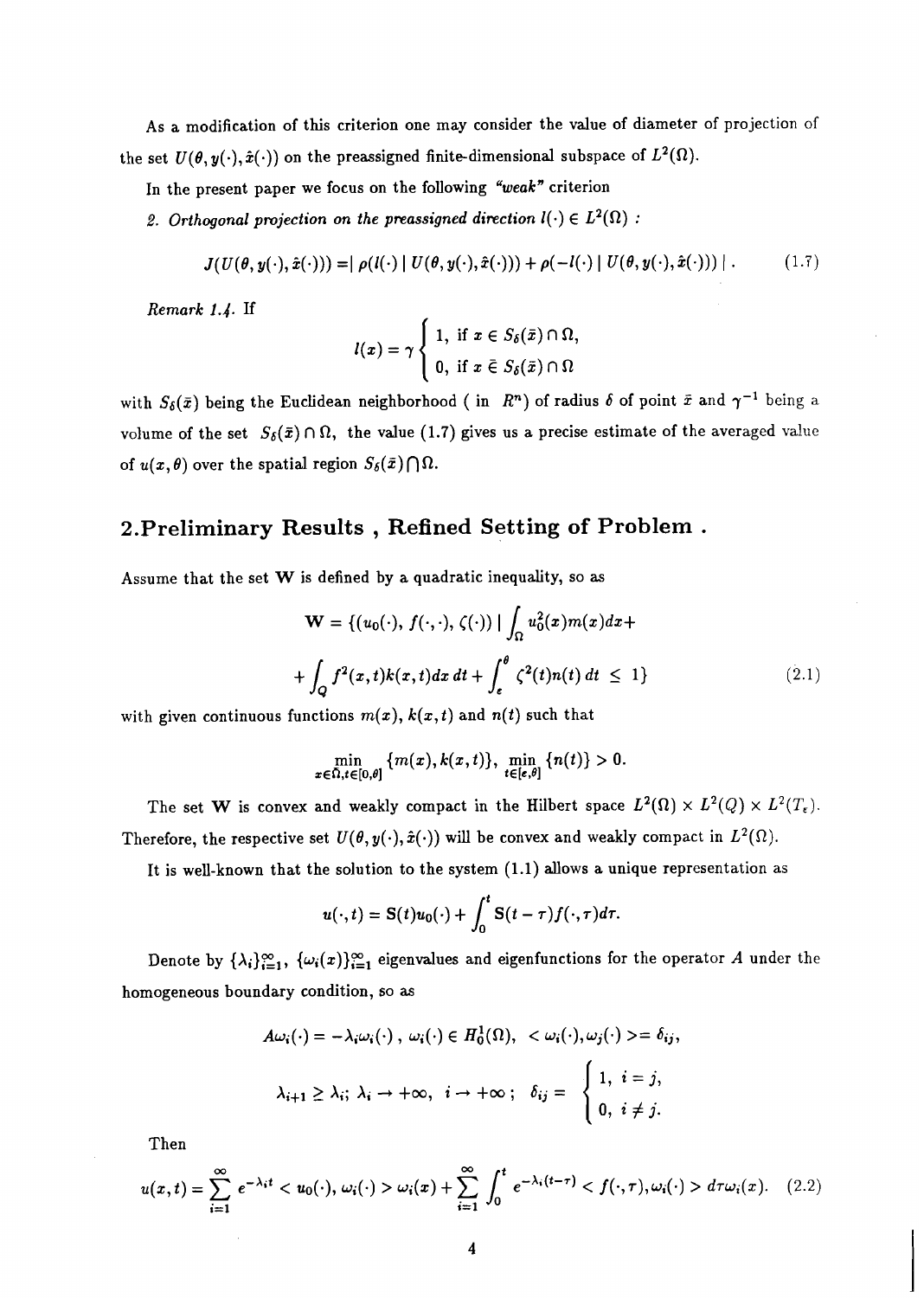Due to [8,11] the set  $U(\theta, y(\cdot), \hat{x}(\cdot))$  of the estimation problem (1.1) - (1.3), (2.1) is an ellipsoid in the Hilbert space  $L^2(\Omega)$ , such that

$$
U(\theta, y(\cdot), \hat{x}(\cdot)) = \{u(\cdot) \mid \leq 1 - h^2(\theta)\},\tag{2.3}
$$

where

$$
\hat{\mathbf{P}}(\theta) = \mathbf{P}(\theta) - \mathbf{B}(\theta), \ \mathbf{P}(\theta) : L^2(\Omega) \to L^2(\Omega), \ \mathbf{B}(\theta) : L^2(\Omega) \to L^2(\Omega), \tag{2.4}
$$

$$
\langle \varphi(\cdot), P(\theta)\varphi(\cdot) \rangle = \sum_{i,j=1}^{\infty} e^{-(\lambda_i + \lambda_j)\theta} \int_{\Omega} \omega_i(z) \omega_j(z) m^{-1}(z) dz \quad \langle \omega_i(\cdot), \varphi(\cdot) \rangle \langle \omega_j(\cdot), \varphi(\cdot) \rangle
$$

$$
+ \sum_{i,j=1}^{\infty} \int_{Q} e^{-(\lambda_i + \lambda_j)(\theta - t)} \omega_i(z) k^{-1}(z, t) \omega_j(z) dz dt \quad \langle \omega_i(\cdot), \varphi(\cdot) \rangle \langle \omega_j(\cdot), \varphi(\cdot) \rangle. \tag{2.5}
$$

The operator  $B(\theta)$  is integral:

$$
\mathbf{B}(\theta)\varphi(\cdot)=\int\limits_{\Omega}b(x,y,\theta)\varphi(y)dy.
$$

In [8,11] it was shown, that functions  $b(x, y, t)$ ,  $u^{0*}(x, t)$  and  $h^2(t)$  satisfy on *T* the joint system of initial-boundary value problems and an ordinary differential equation. We will use below only the respective initial-boundary value problem for  $b(x, y, t)$ :

$$
\frac{\partial b(x,y,t)}{\partial t} = \hat{A}b(\cdot,\cdot,t) + \chi_{\epsilon}(t)(q(x,t,t) - \int_{\Omega} \chi(y,\hat{x}(t))b(x,y,t)dy) \times
$$
\n
$$
\times n(t)(q(y,t,t) - \int_{\Omega} \chi(x,\hat{x}(t))b(x,y,t)dx), x, y \in \Omega, t \in (0,\theta),
$$
\n
$$
b(x,y,0) = 0, b(\xi,y,t) = 0, b(x,\xi,t) = 0, \xi \in \partial\Omega,
$$
\n(2.6)

where

 $\bar{z}$ 

$$
\hat{A} = \sum_{i,j=1}^{n} \left\{ \frac{\partial}{\partial x_i} (a_{ij}(x) \frac{\partial}{\partial x_j}) + \frac{\partial}{\partial y_i} (a_{ij}(y) \frac{\partial}{\partial y_j}) \right\} - a(x) - a(y),
$$
\n
$$
\chi_{\epsilon}(t) = \begin{cases}\n0, & 0 < t < \varepsilon, \\
1, & \varepsilon \le t < \theta,\n\end{cases}
$$
\n
$$
q(x,t,\theta) = \sum_{i=1}^{\infty} e^{-\lambda_i \theta} \int_{\Omega} \left( \sum_{j=1}^{\infty} e^{-\lambda_j t} \left( \int_{\Omega} \chi(s,\hat{x}(t)) \omega_j(s) ds \right) \omega_j(z) \right) m^{-1}(z) \omega_i(z) dz \omega_i(x) +
$$
\n
$$
+ \sum_{i=1}^{\infty} \int_{\epsilon}^{t} \int_{\Omega} \left( \sum_{j=1}^{\infty} e^{-\lambda_j (t-\tau)} \left( \int_{\Omega} \chi(s,\hat{x}(t)) \omega_j(s) ds \right) \omega_j(z) \right) e^{-\lambda_i (\theta-\tau)} k^{-1}(z,\tau) \omega_i(z) dz d\tau \omega_i(x). \quad (2.7)
$$

Taking into account *(2.3)* - *(2.4)* , one may easily conclude that the functional *(1.7)* can be written as

$$
J(U(\theta, y(\cdot), \hat{x}(\cdot))) = (1 - h^2(\theta))^{1/2} (< \varphi(\cdot), \mathbf{P}(\theta) \varphi(\cdot) > - \int_{\Omega} \int_{\Omega} l(x) b(x, y, \theta) l(y) dy dx)^{1/2}.
$$
 (2.8)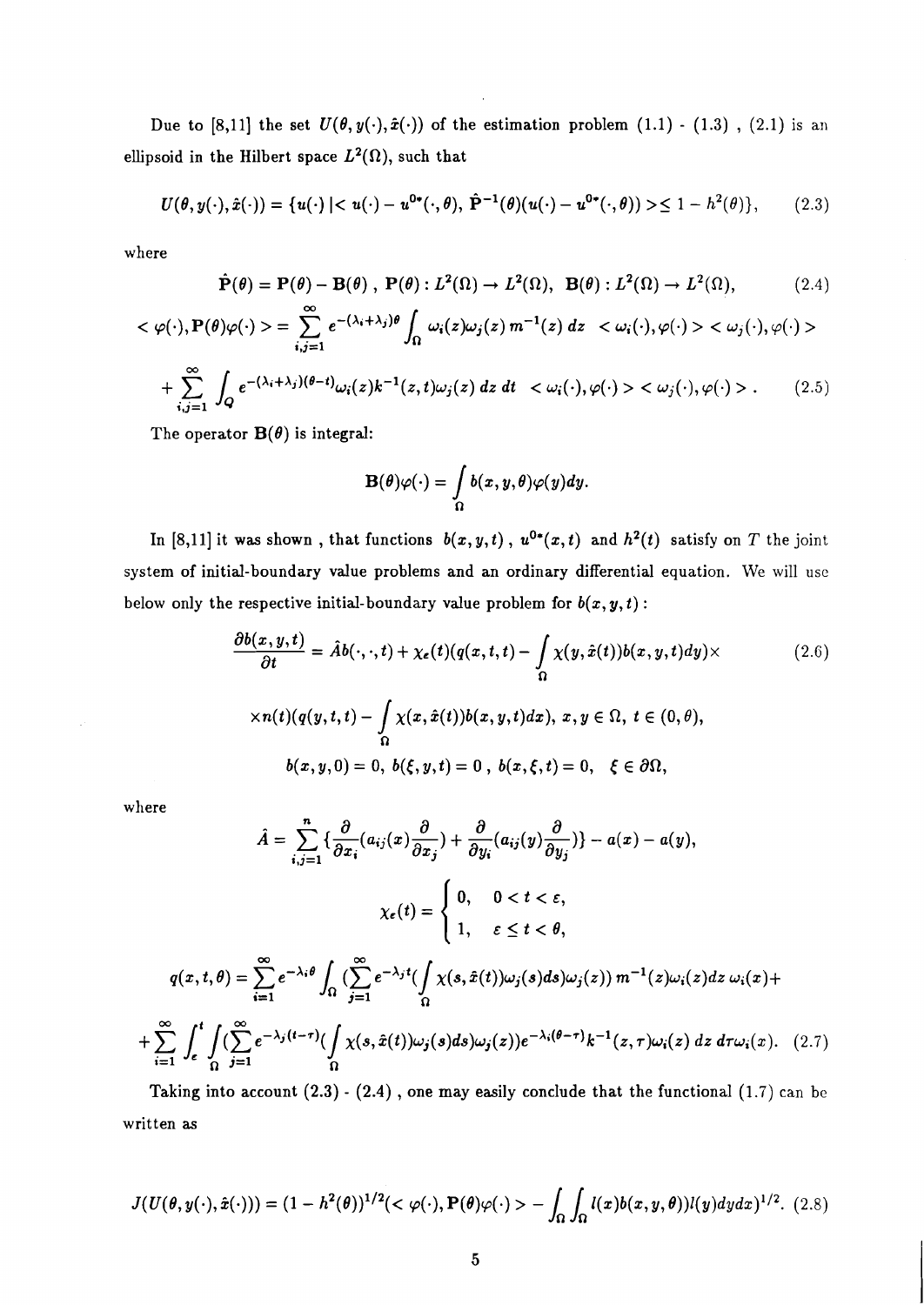We note next that the set  $U(\theta, y(\cdot), \hat{x}(\cdot))$  is largest, when  $h^2(\theta) = 0$ . The latter implies  $y(t) \equiv 0, t \in T_{\epsilon}$ . Thus,

$$
\sup\{ J(U(\theta, y(\cdot), \hat{x}(\cdot))) \mid y(\cdot) \in Y(\cdot, \hat{x}(\cdot)) \} = J(U(\theta, \{0\}, \hat{x}(\cdot))) =
$$
  
=  $(< \varphi(\cdot), P(\theta)\varphi(\cdot) > - \int_{\Omega} \int_{\Omega} l(x)b(x, y, \theta))l(y)dydx\}^{1/2}.$  (2.9)

for any admissible trajectory  $\hat{x}(\cdot)$ .

The formula (2.5) indicates that the operator  $P(\theta)$  does not depend upon the choice of the curve  $\hat{x}(t)$  ( it is determined only by the system (1.1)). Therefore, we may substitute the criterion (1.7) for the "simplified" one :

$$
I(\theta, \hat{x}(\cdot)) = \int_{\Omega} \int_{\Omega} l(x)b(x, y, \theta)l(y)dydx.
$$
 (2.10)

Plainly, the function  $\hat{x}(\cdot)$  from  $X(\cdot)$  maximizing the criterion (2.10) gives us the solution to the problem (1.6) and vice versa.

Let us suppose that  $X(\cdot)$  is the set of all those trajectories that are solutions to the following system of ordinary linear differential equations:

$$
\frac{d\hat{x}(t)}{dt} = C(t)\hat{x}(t) + D(t)v(t), \ t \in T_e,
$$
\n
$$
\hat{x}(\varepsilon) = x_0 \in \Omega,
$$
\n(2.11)

where  $v(t)$  is a (measurable) control,

$$
v(t) \in V \subset R^m \text{ , } t \in T_{\epsilon} \text{ ; } \tag{2.12}
$$

the convex compact set  $V$ , the (continuous) matrices

$$
C(t) = \{c_{ij}(t)\}, D(t) = \{d_{ij}(t)\}
$$

and  $x_0$  are given.

It should be noted that behavior of the curve  $\hat{x}(t)$  in the vicinity of the boundary  $\partial\Omega$  is able to generate a number of serious problems when working with the necessary conditions for optimality. To avoid them we will consider below an "extended" modification of the phase constraints (1.2).

We set

$$
\hat{x}(t) \in \bar{\Omega} + S_h(0), \ t \in T_e. \tag{2.13}
$$

Due to (2.13) we will also extend **all** the functions (that are defined with respect to the spatial variable on  $\Omega$ ) by zero to the "extended" domain  $\Omega + S_h(0)$ .

Now we may reformulate the problem of optimal choice of the measurement trajectory in the precise setting as follows.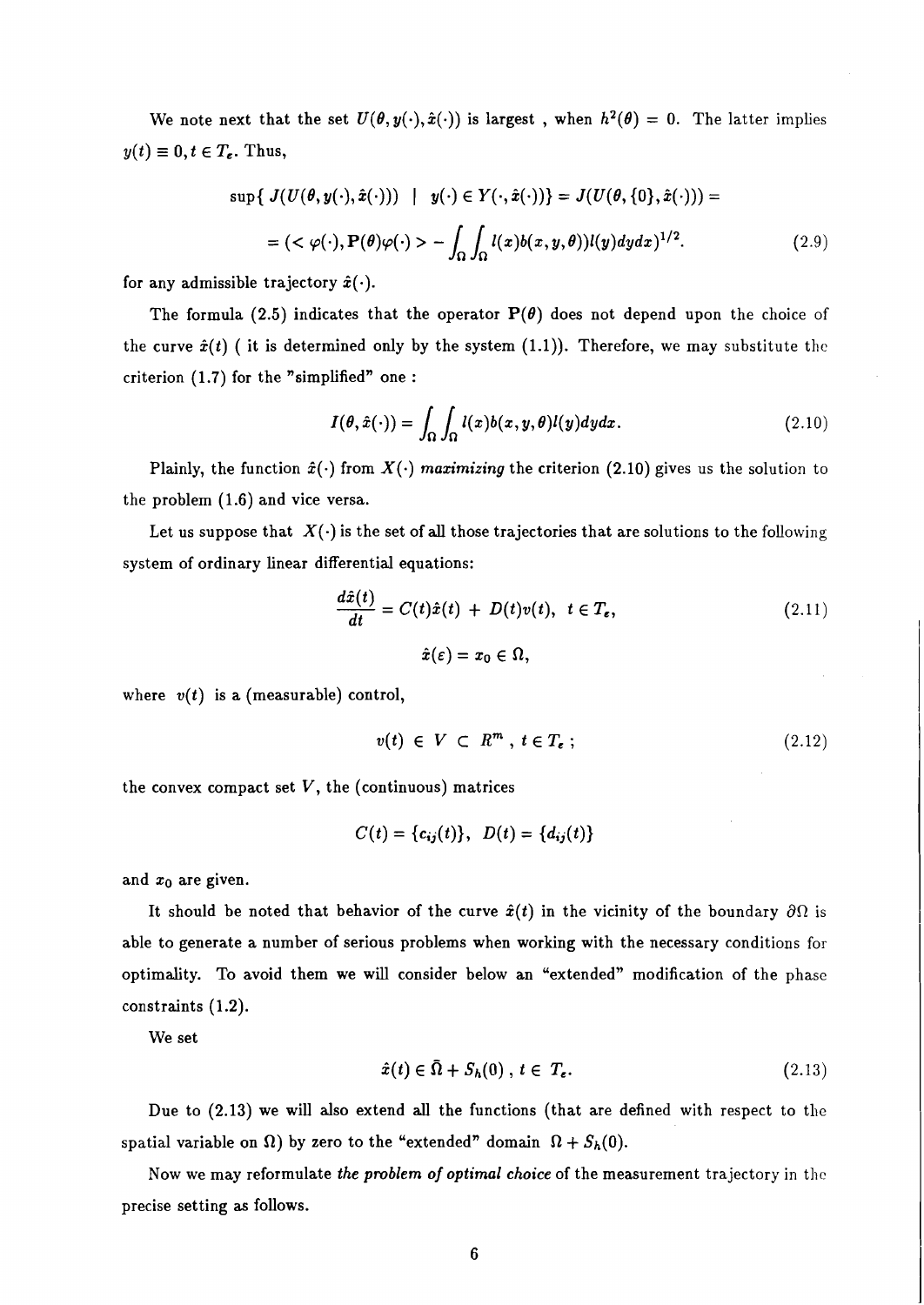**Problem 2.1:** Find a solution  $\hat{x}^*(t)$ ,  $t \in T_e$  to the system (2.11)  $\cdot$  (2.13) that satisfies the *equality* 

$$
I(\theta, \hat{x}^*(\cdot)) = \sup \{ I(\theta, \hat{x}(\cdot)) \mid \hat{x}(\cdot) \in X(\cdot) \}.
$$
 (2.14)

Problem 2.1 is *an open loop* control problem. One has to maximize the functional (2.10) due to solutions to the joint system that includes the infinite-dimensional problem (2.6) of Riccati type and the system of ordinary differential equations (2.11), (2.12) under the phase constraints (2.13).

Among the early papers, treating the optimal sensor location problem as one of optimal control on the Riccati equation (describing the evolution of the estimate error covariance operator), was [2].

*Remark 2.1.* It should be noted that to solve the estimation problem  $(1.1)$ ,  $(1.3)$ ,  $(2.1)$  we need to know only the optimal measurement trajectory (from the prescribed set  $X(\cdot)$ ). This circumstance was basically used in the statement of Problem 2.1.

However, to solve the system (2.11) - (2.13) one has to find an associated *optimal control*   $v^*(\cdot)$ . Accordingly, we will also treat below the solution to Problem 2.1 as a pair

$$
\{\hat{x}^*(\cdot),v^*(\cdot)\}.
$$

*Remark 2.2.* In this paper we do not focus our attention on the "ordinary" part (2.11) -(2.12) of the problem. Instead of linear system one may consider a more general case:

$$
\frac{d\hat{x}(t)}{dt} = g(\hat{x}(t), t, v(t)), t \in T_{\epsilon},
$$
\n(2.15)

 $\hat{x}(\varepsilon) = x_0.$ 

Before deriving necessary conditions for optimality of the measurement curve  $\hat{x}^*(t)$  let us discuss the problem of existence.

### **3.Existence of Optimal Measurement Trajectory.**

We note first that under the above assumptions the set of solutions to the system  $(2.11)$  -  $(2.12)$ is a compact subset in the space  $C_n[\varepsilon, \theta]$ , where the latter stands for *n* products of  $C[\varepsilon, \theta]$ .

Remark now, that

$$
\Vert \chi(\cdot,\hat{x}(t)) \Vert_{L^2(\Omega)} = \big(\sum_{j=1}^{\infty} \big(\int_{\Omega} \chi(x,\hat{x}(t))\omega_j(x)dx\big)^2\big)^{1/2} =
$$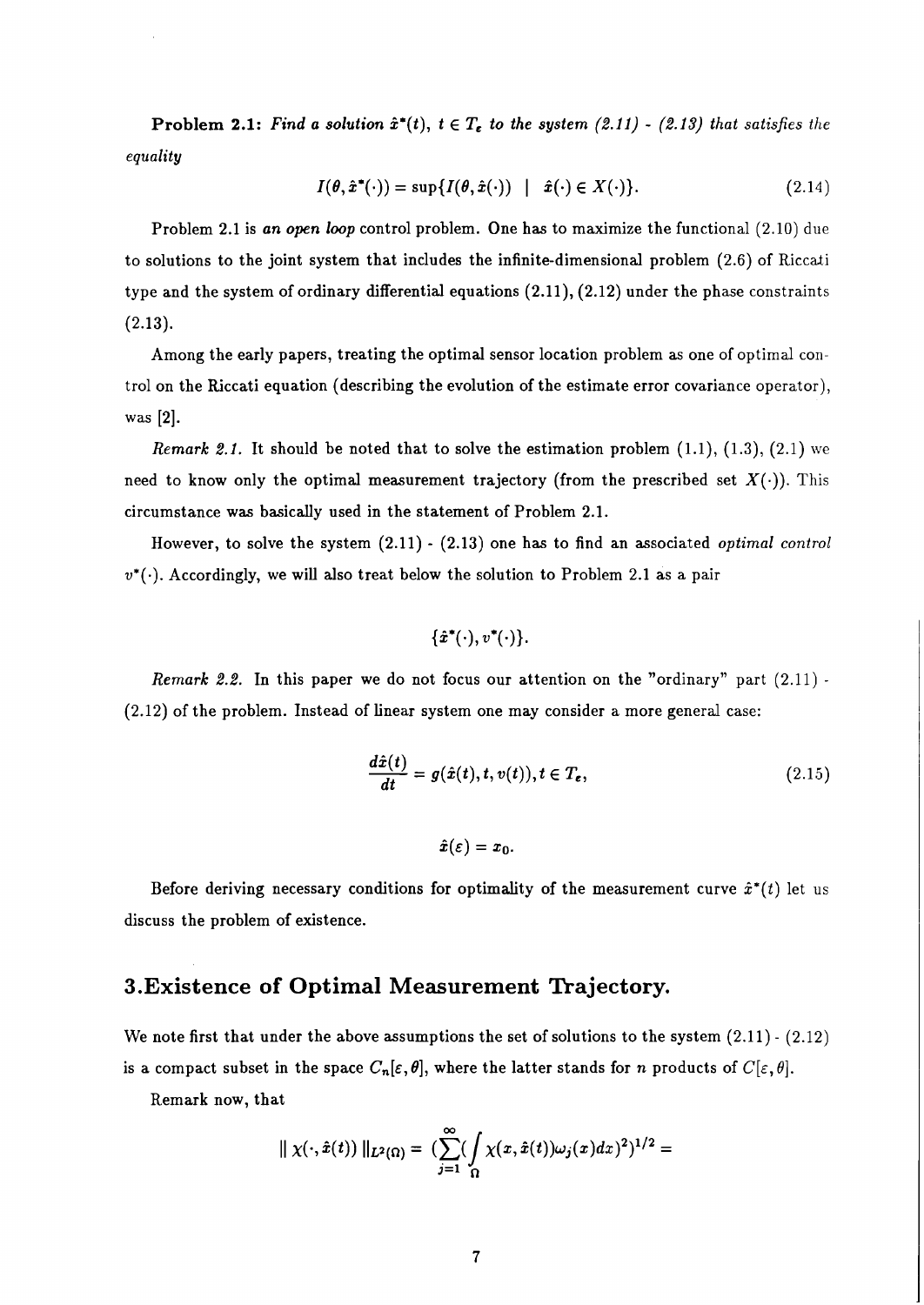$$
\left(\int\limits_{S_h(\hat{x}(t))\bigcap\Omega} 1 \, dx\right)^{1/2} = \left(\text{meas}(S_h(\hat{x}(t))\bigcap\Omega)\right)^{1/2} \tag{3.1}
$$

for all those (continuous) curves  $\hat{x}(\cdot)$  that satisfy (2.13).

We note next that

$$
\int_{\Omega} (\chi(x,\hat{x}_1(t)) - \chi(x,\hat{x}_2(t)))^2 dx = \int_{(S_h(\hat{x}_1(t)) \Delta S_h(\hat{x}_2(t))) \cap \Omega} 1 dx \leq (3.2)
$$
\n
$$
\leq M_1 \parallel \hat{x}_1(t) - \hat{x}_2(t) \parallel_{R^n}, \ \forall t \in [\varepsilon, \theta], \ M_1 = \text{const},
$$

where  $A\Delta B$  stands for the symmetric difference of the sets  $A, B$ .

On the other hand , due to *(2.7)* , we have

$$
\| q(\cdot, \cdot, \theta) \|_{L_2(Q_{\epsilon})} \le M_2 \| \chi(\cdot, \hat{x}(\cdot)) \|_{L_2(Q_{\epsilon})}, M_2 = \text{const.}
$$
 (3.3)

Comparing *(3.3)* with *(3.1)* yields

$$
\|q(\cdot,\cdot,\theta)\|_{L_2(Q_{\epsilon})} \leq \text{ const.} \tag{3.4}
$$

From the respective formulae in *[8,11]* it follows

$$
\| b_1(\cdot, \cdot, \theta) - b_2(\cdot, \cdot, \theta) \|_{L_2(\Omega \times \Omega)} \le M_3 \| q_1(\cdot, \cdot, \theta) - q_2(\cdot, \cdot, \theta) \|_{L_2(Q_{\epsilon})} \times
$$
\n
$$
\times \| q_1(\cdot, \cdot, \theta) + q_2(\cdot, \cdot, \theta) \|_{L_2(Q_{\epsilon})}, \quad M_3 = \text{const},
$$
\n(3.5)

where the subscripts 1,2 indicate that functions  $b(\cdot,\cdot,\theta)$  and  $q(\cdot,\cdot,\theta)$  are respectively calculated under two different measurement trajectories  $\hat{x}_1(\cdot)$  and  $\hat{x}_2(\cdot)$ .

The latter and *(3.2)-(3.4)* yield

$$
\| b_1(\cdot, \cdot, \theta) - b_2(\cdot, \cdot, \theta) \|_{L_2(\Omega \times \Omega)} \leq \text{ const } \| \hat{x}_1(\cdot) - \hat{x}_2(\cdot) \|_{C_n[\varepsilon, \theta]}.
$$
 (3.6)

In fact, the estimate *(3.6)* means the continuity of the criterion *(2.10)* with respect to measurement curves  $\hat{x}(\cdot)$  in the norm of  $C_n[\varepsilon, \theta]$ .

Therefore , due to compactness of the set of **all** solutions to the system *(2.11)* - *(2.12)* and taking into account that the limit transition remains *(2.13)* be fulfilled, we come to

**Theorem 3.1.** Let the set of all those measurement trajectories  $\hat{x}(\cdot)$ , that satisfy to the system *(2.11),(2.12)* under the phase constraints *(2.13)* be non-empty. Then there exists a solution to Problem *2.1.* 

Indeed, let

$$
\hat{x}_i(\cdot), \quad i = 1, \dots \tag{3.7}
$$

be a sequence that maximizes the functional *(2.10)* due to the system *(2.6), (2.11)* - *(2.13).*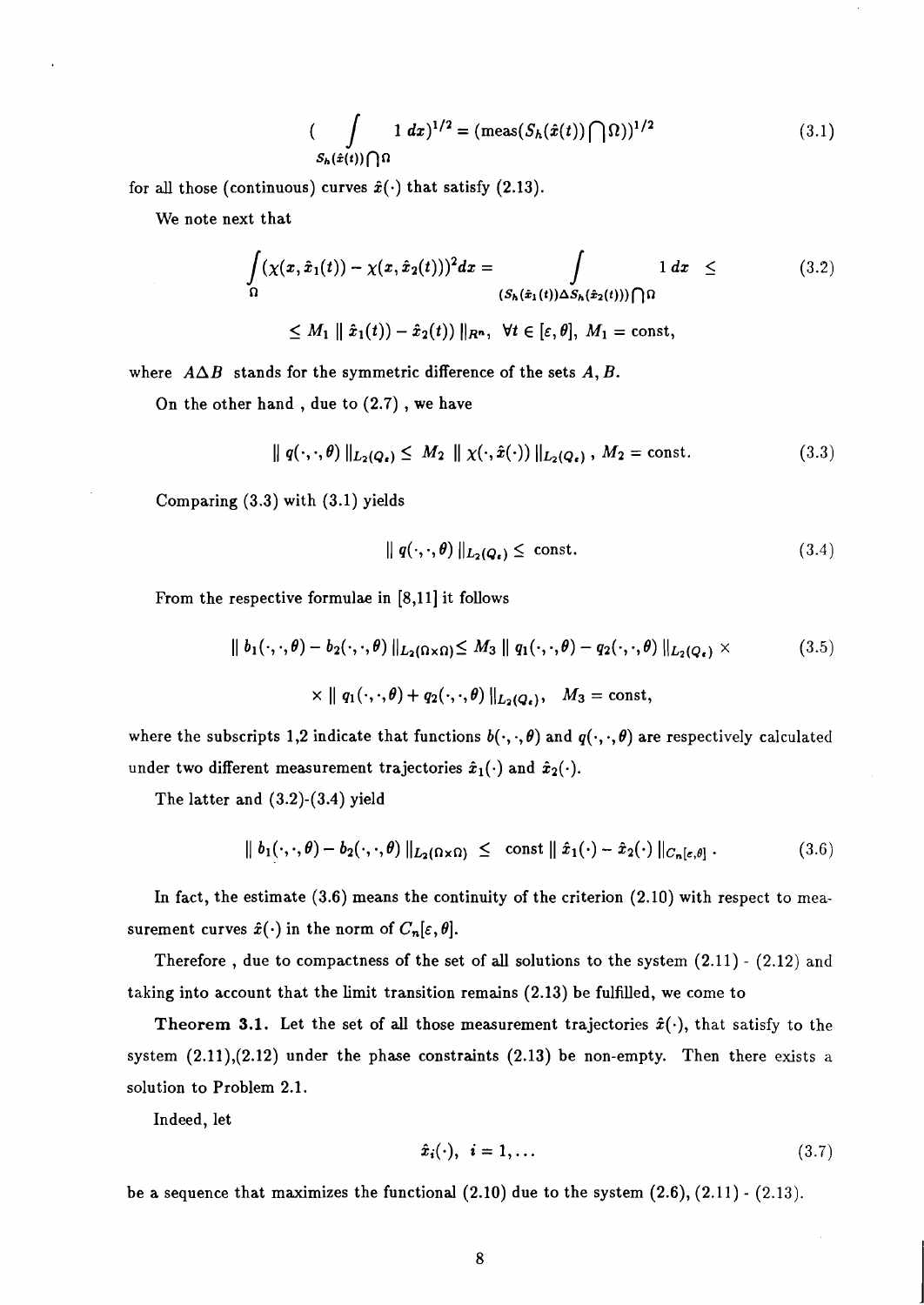Then, as it was mentioned above, we may select (if necessary) a subsequence of  $(3.7)$  and indicate the function  $\hat{x}^*(\cdot)$  as a limit of the latter in the norm of  $C_n[\varepsilon,\theta]$ .

Remark 3.1. From the proof of Theorem 3.1 one can make a conclusion that the latter is also valid in the case of the phase constraints  $(1.2)$ . However, the phase constraints of type  $(2.13)$ allow us, in fact (as it will be shown in the next section), to neglect them.

Remark 3.2. The following chain of estimates

$$
\begin{aligned}\n&\left|\int_{\Omega} \chi(x,\hat{x}_1(t))\omega_j(x)dx - \int_{\Omega} \chi(x,\hat{x}_2(t))\omega_j(x)dx\right| = \left|\int_{S_h(\hat{x}_1(t))\bigcap \Omega} \omega_j(x)dx - S_h(\hat{x}_1(t))\bigcap \Omega\right| \\
&\quad - \int_{S_h(\hat{x}_2(t))\bigcap \Omega} \omega_j(x)dx \leq \left|\int_{(S_h(\hat{x}_1(t))\Delta S_h(\hat{x}_2(t)))\bigcap \Omega} \omega_j(x)dx\right|, \forall t \in [\varepsilon, \theta], \ j = 1, \dots \qquad (3.8)\n\end{aligned}
$$

together with the equalities (3.1) leads to

Lemma 3.1. Let the sequence  $\{\hat{x}^i(\cdot), i = 1, ...\}$  of spatial curves in the domain  $\bar{\Omega} + S_h(0)$ converges to the measurement trajectory  $\hat{x}(\cdot)$  in the norm of  $C_n[\varepsilon, \theta]$ . Then

$$
\lim_{\tau \to \infty} \parallel \chi^*(\cdot, \hat{x}^i(\cdot)) - \chi(\cdot, \hat{x}(\cdot)) \parallel_{C([e,\theta];L_2(\Omega))} = 0, \tag{3.9}
$$

where

$$
\chi^*(x,\hat{x}^i(t))=\sum_{j=1}^i\int_{\Omega}\chi(z,\hat{x}^i(t))\omega_j(z)dz\,\omega_j(x).
$$

Remark 3.3. The results of this section are also valid for the case of nonlinear system  $(2.15)$ , if we introduce a number of assumptions that are traditional [7] in the theory of the lumpedparameter system:

Assumption 3.1. All of the solutions to the system (2.15) are uniformly bounded:

$$
| \hat{x}(t) | \leq \text{const}, \forall t \in [\varepsilon, \theta].
$$

Assumption 3.2.The set

$$
L(\hat{x},t) = \{l \mid l = g(\hat{x},t,v), v \in V\}
$$

is a convex subset of  $R<sup>n</sup>$  for any pair  $\{\hat{x}, t\}.$ 

#### **4.Suboptimal Solutions.**

Let us consider the impact of the phase constraints (2.13) in more details.

Denote by  $e^*$  the set of all those instants of time when the optimal trajectory  $\hat{x}^*(\cdot)$  lies on the boundary of the domain  $\Omega + S_h(0)$ , so that

$$
e^* = \{t \mid t \in T_{\varepsilon}, \ \ \hat{x}^*(t) \in \partial(\Omega + S_h(0))\}.
$$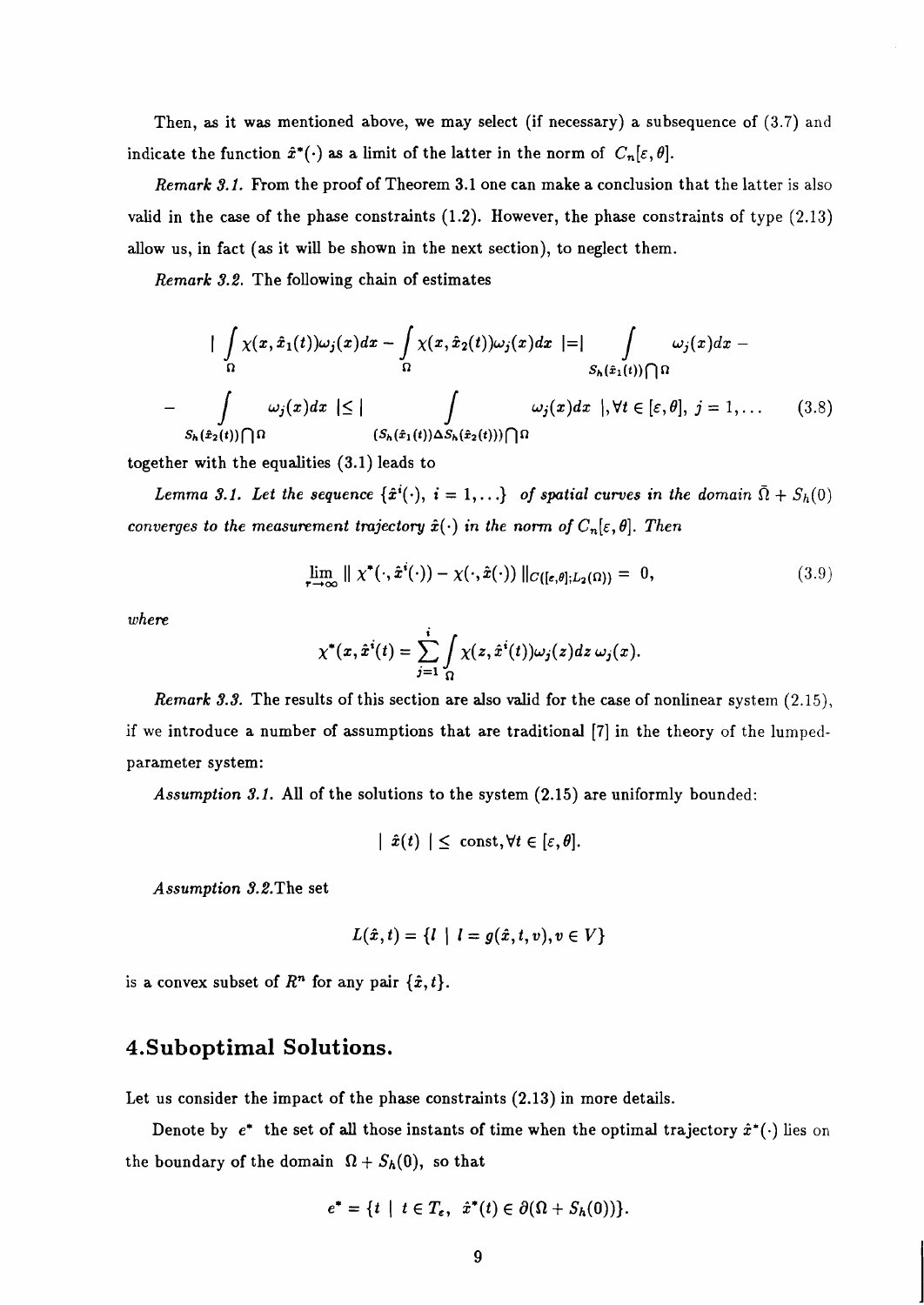*Lemma 4.1. Let*  $\hat{x}^{**}(\cdot)$  *be an arbitrary spatial curve in the domain*  $\bar{\Omega} + S_h(0)$  *that coincides with*  $\hat{x}^*(\cdot)$  *on the set*  $T_e\backslash e^*$ *. Then* 

$$
U(\theta,\{0\},\hat{x}^{**}(\cdot))\subseteq U(\theta,\{0\},\hat{x}^{*}(\cdot)).
$$

*Proof.* Indeed, let  $u^*(\cdot, \theta)$  be an element of the set  $U(\theta, \{0\}, \hat{x}^{**}(\cdot))$  generated due to the system *(1.1),(1.3),(2.1)* by the triplet

$$
\omega^*(\cdot)=\{u_0^*(\cdot),f^*(\cdot,\cdot),\zeta^*(\cdot)\}.
$$

We note next that

$$
\chi(x,\hat{x}^*(t))=0, \ \forall t\in e^*.
$$

The latter indicates that the triplet

$$
\omega^{**}(\cdot)=\{u_0^*(\cdot),f^*(\cdot,\cdot),\zeta^{**}(\cdot)\},\
$$

with

$$
\zeta^{**} = \begin{cases} \zeta^*, & \text{if } t \in T_{\varepsilon} \backslash e^*, \\ 0, & \text{if } t \in e^*, \end{cases}
$$

satisfies all the relations  $(1.1), (1.3), (2.1)$  with  $\hat{x}^*(\cdot)$ . This yields the desired conclusion of Lemma 4.1.

From Lemma *4.1* it immediately follows

Lemma  $\angle 4.2$ . The optimal measurement curve  $\hat{x}^*(\cdot)$  is completely described by its interior part *that entirely lies in the domain*  $\Omega + S_h(0)$ .

Let  $L^{2(r)}(\Omega)$  be an *r*-dimensional subspace of  $L^2(\Omega)$  spanned by the functions

$$
\omega_i(\cdot),\ i=1,\ldots,r.
$$

Using the Fourier-series expansion, we consider the sequence of finite - dimensional optimal control problems that are defined as orthogonal projections of Problem *2.1* on the series of  $L^{2(r)}(\Omega), r = 1, \ldots$ 

Problem 4.1(r): Find a solution  $\hat{x}^{*(r)}(t)$ ,  $t \in T_{\epsilon}$  to the system  $(2.11)$   $\cdot$   $(2.13)$  that maximizes *the functional* 

$$
\sum_{i,j=1}^r l_i b_{ij}^r(\theta) l_j,
$$
\n(4.1)

*where* 

$$
\dot{b}_{ij}^r(t) = -(\lambda_i + \lambda_j)b_{ij}^r(t) + \chi_{\epsilon}(t)(q_i(t) - \sum_{s=1}^{\tau} b_{is}^r(t)d_s(t))n(t)(q_j(t) - \sum_{s=1}^{\tau} b_{sj}^r(t)d_s(t)), \ t \in T_{\epsilon}, \ (4.2)
$$
  

$$
b_{ij}^r(0) = 0, \ \ i, j = 1, ..., r; \ \ q_i(t) = \int_{\Omega} q(x, t, t)\omega_i(x)dx,
$$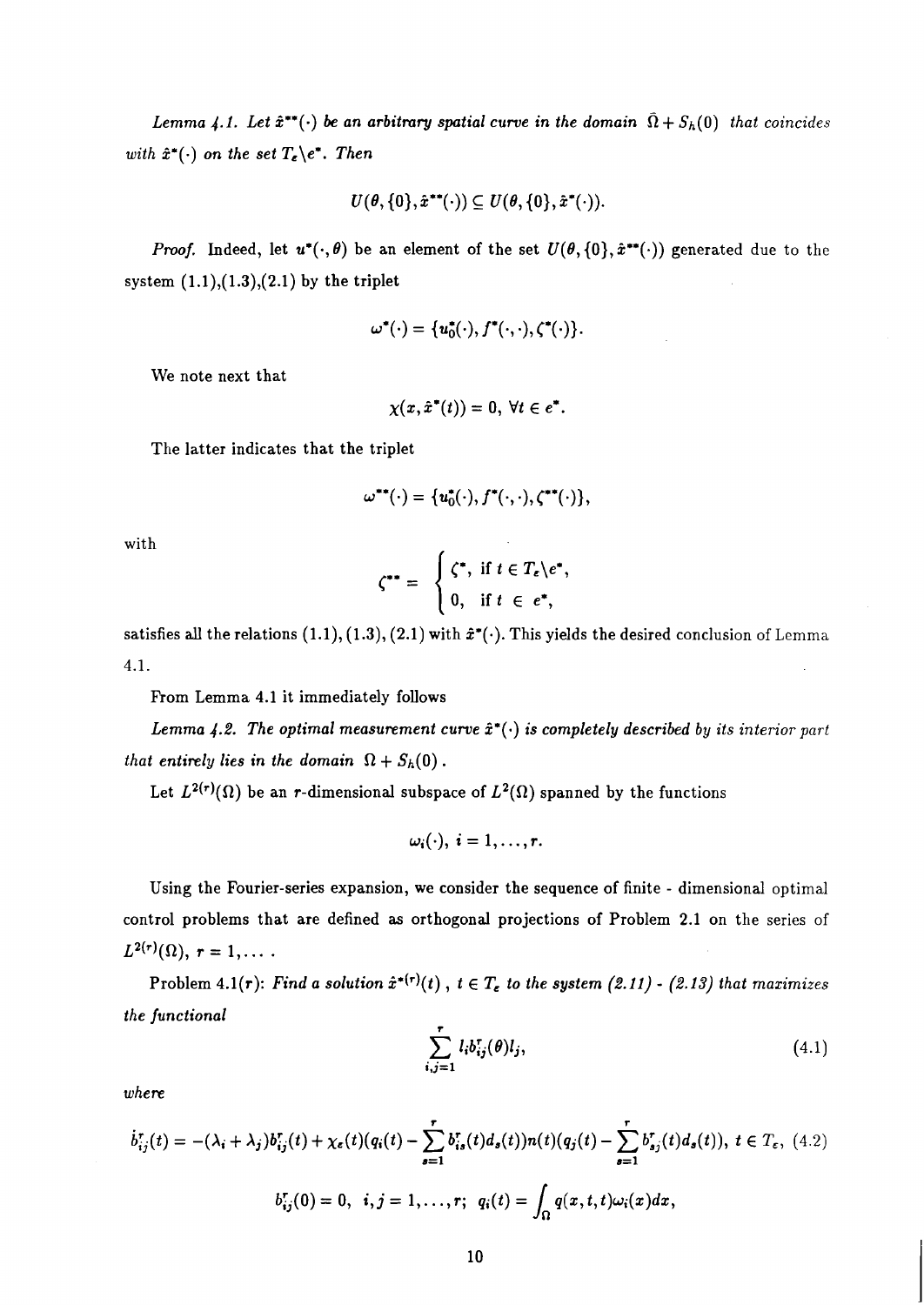$$
l_i = \int_{\Omega} l(x)\omega_i(x)dx, d_i(t) = \int_{\Omega} \chi(x,\hat{x}(t))\omega_i(x)dx
$$

We remark that the scheme introduced in the previous section provides existence of solutions to Problems  $4.1(r)$ ,  $r = 1, \ldots$ 

Due to the formulae derived in [8,ll](see also **(2.7)),** we can write

$$
\lim_{r \to \infty} \sum_{i,j=1}^r l_i b_{ij}^r(\theta) l_j = \int_{\Omega} \int_{\Omega} l(x) b(x,y,\theta) l(y) dx dy, \ \ \forall \hat{x}(\cdot) \in X(\cdot), \tag{4.3}
$$

$$
\lim_{r \to \infty} \parallel b^r(\cdot, \cdot, \cdot) - b(\cdot, \cdot, \cdot) \parallel_{C([\epsilon, \theta]; L^2(\Omega \times \Omega))} = 0, \ \forall \hat{x}(\cdot) \in X(\cdot), \tag{4.4}
$$

$$
\lim_{r \to \infty} \|\int_{\Omega} \chi(y, \hat{x}(\cdot)) b^r(\cdot, y, \cdot) dy - \int_{\Omega} \chi(y, \hat{x}(\cdot)) b(\cdot, y, \cdot) dy\|_{L^2(Q_\epsilon)} = 0, \ \forall \hat{x}(\cdot) \in X(\cdot), \tag{4.5}
$$

where

$$
b^{r}(x, y, t) = \sum_{i,j=1}^{r} b_{ij}^{r}(t)\omega_{i}(x)\omega_{j}(y).
$$

We note next, that assertions of Theorem 3.1 and of Lemma 4.2 are also valid for the series of Problems  $4.1(r)$ .

Set

$$
\psi_j(\hat{x}) = \int \limits_{S_h(\hat{x}) \bigcap \Omega} \omega_j(x) dx, \; \hat{x} = \text{col}\, [\hat{x}_1, \ldots, \hat{x}_n] \in \bar{\Omega} + S_h(0).
$$

Assumption 4.1. Assume that the following condition

$$
\frac{d\psi_j(\hat{x})}{d\hat{x}_k} \in C(\bar{\Omega}+S_h(0)), \ k=1,\ldots,n; \ j=1,\ldots.
$$

will be fulfilled below.

Let  $\{\hat{x}^{(r)}(\cdot),v^{(r)}(\cdot)\}$  be a pair of optimal trajectory and control that solves Problem 4.1(*r*). Applying the Pontryagin's maximum principle[14] yields for each of Problems  $4.1(r)$ :

$$
\max_{v \in V} H^r(t, \hat{x}^{(r)}(t), v) = H^r(t, \hat{x}^{(r)}(t), v^{(r)}(t)) \text{ for a.e. } t \in T_e \setminus e^{(r)}, \tag{4.6}
$$

where

$$
Hr(t, \hat{x}^{(r)}(t), v) = p(r)'(t)D(t)v,
$$
\n(4.7)

$$
e^{(r)} = \{t \mid t \in T_e, \ \hat{x}^{(r)}(t) \in \partial(\Omega + S_h(0))\}.
$$
 (4.8)

The vector-function  $p^{(r)}(t) = col[p_1^{(r)}(t), \ldots, p_n^{(r)}(t)]$  is a solution to the following *adjoint*  $system$  -  $\mathbf{r}$  -  $\mathbf{r}$  -  $\mathbf{r}$  -  $\mathbf{r}$ 

$$
p_{ij}^{(r)}(t) = (\lambda_i + \lambda_j) p_{ij}^{(r)}(t) - \sum_{s=1}^r p_{is}^{(r)}(t) d_j^{*r}(t) n(t) \times
$$
  
 
$$
\times (q_s^{*r}(t) - \sum_{k=1}^r b_{ks}^{*r}(t) d_k^{*r}(t)) - \sum_{s=1}^r p_{sj}^{(r)}(t) d_i^{*r}(t) n(t) (q_s^{*r}(t) - \sum_{k=1}^r b_{sk}^{*r}(t) d_k^{*r}(t)), \ t \in T_{\epsilon}, \qquad (4.9)
$$
  

$$
p_{ij}^{(r)}(\theta) = l_i l_j, \ \ i, j = 1, ..., r,
$$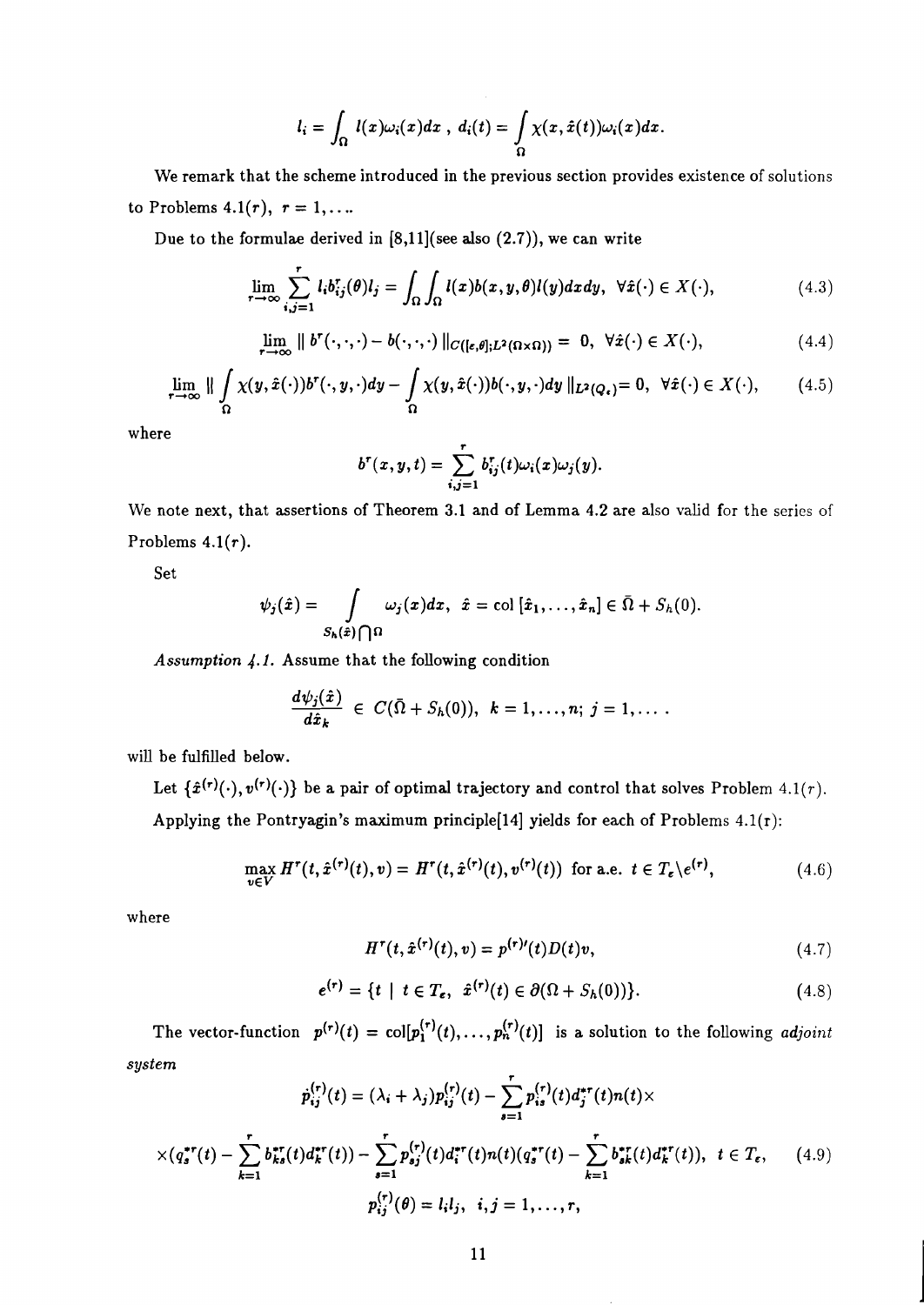$$
\dot{p}_k^{(r)}(t) = -\sum_{i,j=1}^r p_{ij}^{(r)}(t) \frac{\partial}{\partial \hat{x}_k} \{ (q_i^{*r}(t) - \sum_{s=1}^r b_{is}^{*r}(t) d_s^{*r}(t)) n(t) (q_j^{*r}(t) - \sum_{s=1}^r b_{sj}^{*r}(t) d_s^{*r}(t)) \} - \sum_{i=1}^n c_{ik}(t) p_i^{(r)}(t), \quad k = 1, ..., n,
$$
\n(4.10)

$$
p_k^{(r)}(\theta) = 0, \ \ g(\hat{x}^{(r)}(t), t, v^{(r)}(t)) = \ \text{col}\ [g_1(\hat{x}^{(r)}(t), t, v^{(r)}(t)), \ \ldots \ , g_n(\hat{x}^{(r)}(t), t, v^{(r)}(t))],
$$

the combination of the symbols  $"*,r"$  indicates that an appropriate value is calculated under

$$
\hat{x}(\cdot) = \hat{x}^{(r)}(\cdot), \ \ v(\cdot) = v^{(r)}(\cdot).
$$

From the limit relation (4.3) it immediately follows

*Lemma 4.3. The pairs*  $\{\hat{x}^{(r)}(\cdot), v^{(r)}(\cdot), r = 1, ...\}$  that satisfy the sequence of finite*dimensional mazimum principles (4.2),(4.6) -(4.lO) form the sequence of suboptimal solutions to Problem 2.1.* 

Theorem 3.1 allows us to select a subsequence of measurement trajectories  $\{\hat{x}^{(r_i)}(\cdot), i =$ 1,...} that converges in the norm of  $C_n[\varepsilon, \theta]$  to the optimal trajectory  $\hat{x}^*(\cdot)$  solving Problem **2.1,** so that

$$
\lim_{i \to \infty} \parallel \hat{x}^*(\cdot) - \hat{x}^{(r_i)}(\cdot) \parallel_{C_n[\epsilon,\theta]} = 0. \tag{4.11}
$$

Furthermore, due to weak compactness of the set of all the admissible controls  $v(\cdot)$  in  $L^2_m(T_\epsilon)$ , we can select the above sequence of trajectories in such a way that

$$
v^{(\tau_i)}(\cdot) \to v^*(\cdot) \text{ weakly in } L^2_m(T_{\varepsilon}), \qquad (4.12)
$$

where

$$
L_m^2(T_{\epsilon}) = \underbrace{L^2(T_{\epsilon}) \times \ldots \times L^2(T_{\epsilon})}_{m}.
$$

Thus, we have obtain

**Theorem 4.1.** There exists a sequence of pairs  $\{\hat{x}^{(r_i)}(\cdot), v^{(r_i)}(\cdot), i = 1, ...\}$ , satisfying the respective sequence of finite-dimensional maximum principles **(4.2),(4.6)** - **(4.10),** such that its limit in the sense of the relations **(4.11), (4.12)** is a solution to Problem **2.1.** 

#### **5. Necessary Conditions for Optimality.**

The scheme for deriving of optimality conditions is based on a limit transition along the sequence of finite-dimensional maximum principles described in the previous section.

Denote

$$
P_r(x,y,t)=\sum_{i,j=1}^r p_{ij}^{(r)}(t)\omega_i(x)\omega_j(y).
$$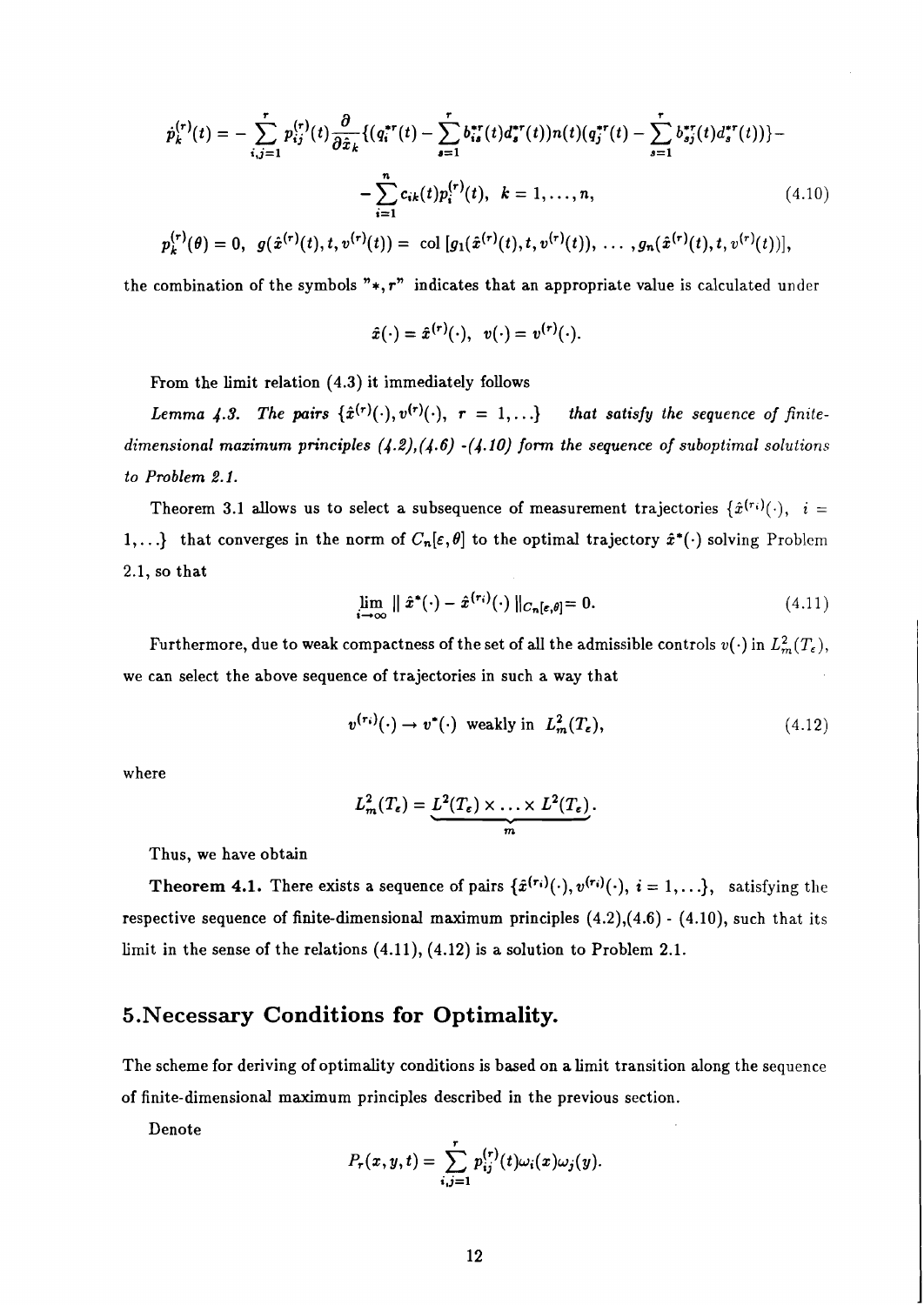Multiplying both sides of the equation (4.9) by  $\omega_i(x)\omega_j(y)$  and summing them up over indices  $i, j = 1, ..., r$  yield the initial-boundary value problem for the function  $P_r(x, y, t)$ :

$$
\frac{\partial P_r(x, y, t)}{\partial t} = -\hat{A}P_r(\cdot, \cdot, t) - \chi^*(x, \hat{x}^r(t))n(t) \times
$$
\n
$$
\times \int_{\Omega} P_r(z, y, t)(q^{*r}(z, t, t) - \int_{\Omega} \chi^*(s, \hat{x}^{(r)}(t))b^{*r}(s, z, t)ds)dz - \chi^*(y, \hat{x}^{(r)}(t))n(t) \int_{\Omega} P_r(x, z, t)(q^{*r}(z, t, t) - \int_{\Omega} \chi^*(s, \hat{x}^{(r)}(t))b^{*r}(z, s, t)ds)dz, x, y \in \Omega, t \in T_{\epsilon},
$$
\n
$$
P_r(x, y, t)|_{\Omega \times \Omega} = 0, \quad P_r(x, y, \theta) = l^r(x)l^r(y),
$$
\n(5.1)

where

$$
q^{*r}(x,t,t) = \sum_{i=1}^r q_i^{*r}(t)\omega_i(x), \quad l^r(x) = \sum_{i=1}^r l_i \omega_i(x),
$$
  

$$
b^{*r}(x,y,t) = \sum_{i,j=1}^r b_{ij}^{*r}(t)\omega_i(x)\omega_j(y), \quad \chi^*(x,\hat{x}^{(r)}(t) = \sum_{i=1}^r d_i^{*r}(t)\omega_i(x)
$$

Let us denote now the sum of integral terms in the right-hand side of the equation (5.1) by

$$
\rho(x, y, t, P_r(\cdot, \cdot, t)) =
$$
  
=  $\chi^*(x, \hat{x}^{(r)}(t))n(t) \times \int_{\Omega} P_r(z, y, t)(q^{*r}(z, t, t) - \int_{\Omega} \chi^*(s, \hat{x}^{(r)}(t))b^{*r}(s, z, t)ds)dz +$   
+  $\chi^*(y, \hat{x}^{(r)}(t))n(t) \times \int_{\Omega} P_r(x, z, t)(q^{*r}(z, t, t) - \int_{\Omega} \chi^*(s, \hat{x}^{(r)}(t))b^{*r}(z, s, t)ds)dz.$  (5.2)

We note next that eigenfunctions of the operator  $\hat{A}$  are as follows:

$$
\omega_i(x)\omega_j(y),\;\;i,j=1,\ldots
$$

Hence, using the Fourier-series expansion (along the system of eigenfunctions) for representation of solutions to the linear stationary parabolic system , we obtain

$$
P_r(x, y, t) = \sum_{i,j=1}^r \int_t^\theta e^{(\lambda_i + \lambda_j)(t-\tau)} < \rho(\cdot, \cdot, \tau, P_r(\cdot, \cdot, \tau)), \omega_i(\cdot)\omega_j(\cdot) > d\tau \omega_i(x)\omega_j(y) +
$$
  
+ 
$$
\sum_{i,j=1}^r e^{(\lambda_i + \lambda_j)(t-\theta)} < l^r(\cdot), \omega_i(\cdot) > l^r(\cdot), \omega_j(\cdot) > \omega_i(x)\omega_j(y), \ t \in T_\varepsilon.
$$
 (5.3)

In other words  $P_r(x, y, t)$  is a mild solution to the system (5.1).

In a traditional way this gives the estimate

$$
\| P_{\tau}(\cdot,\cdot,t) \|_{L_2(\Omega \times \Omega)} \le c_1 \{ \| l^{\tau}(\cdot) \|_{L_2(\Omega)}^2 + (\int_t^\theta \| \rho(\cdot,\cdot,t,P_{\tau}(\cdot,\cdot,t)) \|_{L_2(\Omega \times \Omega)}^2 dt)^{1/2} \}, \qquad (5.4)
$$
  

$$
\forall t \in [\varepsilon,\theta], \quad c_1 = \text{const.}
$$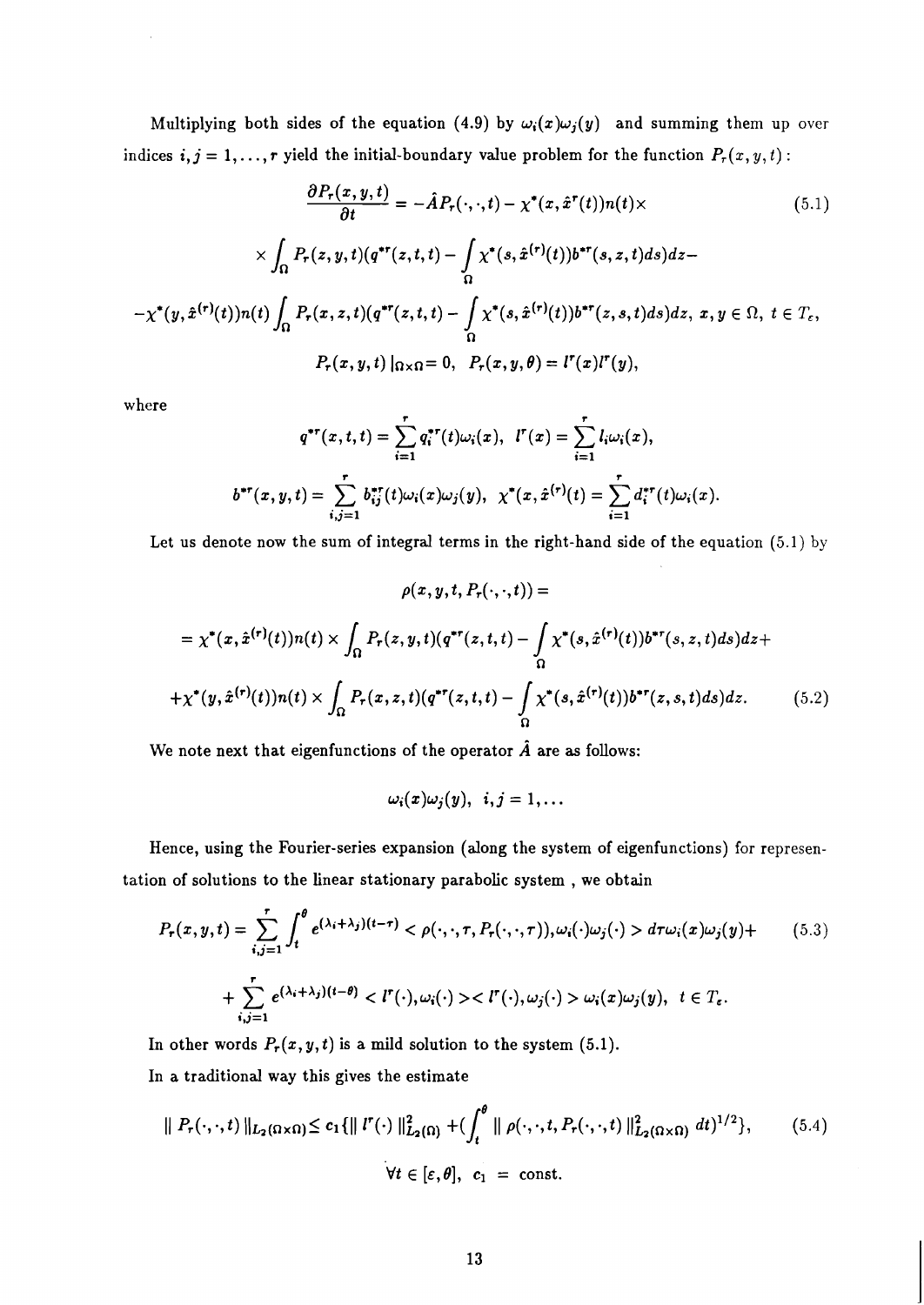Due to  $(5.2)$  and  $(3.1)-(3.6)$  we obtain

$$
\|\rho(\cdot,\cdot,t,P_{r}(\cdot,\cdot,t))\|_{L_{2}(\Omega\times\Omega)}^{2} \leq c_{2} \|\chi^{*}(\cdot,\hat{x}^{(r)}(t))\|_{L_{2}(\Omega)}^{2}\|P_{r}(\cdot,\cdot,t)\|_{L_{2}(\Omega\times\Omega)}^{2} \times \times \|\ q^{*r}(\cdot,t,t) - \int_{\Omega} \chi^{*}(s,\hat{x}^{(r)}(t))b^{*r}(s,\cdot,t)ds\|_{L_{2}(\Omega)}^{2} \leq c_{3}^{2} \|P_{r}(\cdot,\cdot,t)\|_{L_{2}(\Omega\times\Omega)}^{2},
$$
\n(5.5)

where  $c_2, c_3$  are positive constants independent of r.

Now the estimate (5.4) can be presented in the form:

$$
\max_{\left[t^*,\theta\right]} \parallel P_{\tau}(\cdot,\cdot,t) \parallel_{L_2(\Omega \times \Omega)} \le c_1 \parallel l^{\tau}(\cdot) \parallel_{L_2(\Omega)}^2 +
$$
  
+  $c_1 c_3 (\theta - t^*)^{1/2} \max_{\left[t^*,\theta\right]} \parallel P_{\tau}(\cdot,\cdot,t) \parallel_{L_2(\Omega \times \Omega)} dt, \forall t^* \in [\varepsilon,\theta].$  (5.6)

Finally, using the Gronwall's inequality, we have the estimate

$$
\max_{\left[\epsilon,\theta\right]} \parallel P_r(\cdot,\cdot,t) \parallel_{L_2(\Omega \times \Omega)} \le c_4 \parallel l(\cdot) \parallel_{L_2(\Omega)}^2, \quad c_4 = \text{const.} \tag{5.7}
$$

The latter is a technical issue for a limit transition in the mixed problem (5.1). Multiplying the equation (5.1) by an arbitrary function  $\phi(x, y, t)$ ,

$$
\phi(\cdot,\cdot,\cdot)\in H^{2,2,1}(\Omega\times\Omega\times T_{\epsilon}),\ \ \phi(\cdot,\cdot,t)\mid_{\partial(\Omega\times\Omega)}=0,\ ;\ \phi(x,y,\epsilon)=0
$$

and applying Green's theorems yield the integral identity :

$$
\int_{\varepsilon}^{\theta} \int_{\Omega} \int_{\Omega} \{P_r(x, y, t) \left[ -\frac{\partial \phi(x, y, t)}{\partial t} + \hat{A} \phi(\cdot, \cdot, t) \right] + \left[ \chi^*(x, \hat{x}^r(t)) n(t) \times \right] \times \int_{\Omega} P_r(z, y, t) (q^{*r}(z, t, t) - \int_{\Omega} \chi^*(s, \hat{x}^{(r)}(t)) b^{*r}(s, z, t) ds) dz +
$$
\n
$$
+ \chi^*(y, \hat{x}^{(r)}(t)) n(t) \times \int_{\Omega} P_r(x, z, t) (q^{*r}(z, t, t) - \int_{\Omega} \chi^*(s, \hat{x}^{(r)}(t)) b^{*r}(z, s, t) ds) dz] \phi(x, y, t) \} dx dy dt =
$$
\n
$$
= - \int_{\Omega} \int_{\Omega} l^r(x) l^r(y) \phi(x, y, \theta) dx dy,
$$
\n(5.8)

where the Sobolev space  $H^{2,2,1}(\Omega \times \Omega \times T_{\epsilon})$  is defined similarly to  $H^{2,1}(Q)$ .

On the other hand the estimate (5.7) provides us by a subsequence of functions  $P_r(\cdot,\cdot,\cdot)$ such that

$$
P_{\mathbf{r}_{i}}(\cdot,\cdot,\cdot) \to P(\cdot,\cdot,\cdot) \text{ weakly in } L_{2}(\Omega \times \Omega \times T_{\epsilon}).
$$
\n
$$
(5.9)
$$

Without loss of generality , we can assume that for an associated subsequence of measurement trajectories the equality  $(4.11)$  is fulfilled.

Combining of (5.8) and (5.9) gives the identity (5.8) with the limit function  $P(x, y, t)$  substituted for  $P_r(x, y, t)$ . The latter may be also represented as an initial-boundary value problem

$$
\frac{\partial P(x,y,t)}{\partial t} = -\hat{A}P(\cdot,\cdot,t) - \chi(x,\hat{x}^*(t))n(t)\times
$$
\n(5.10)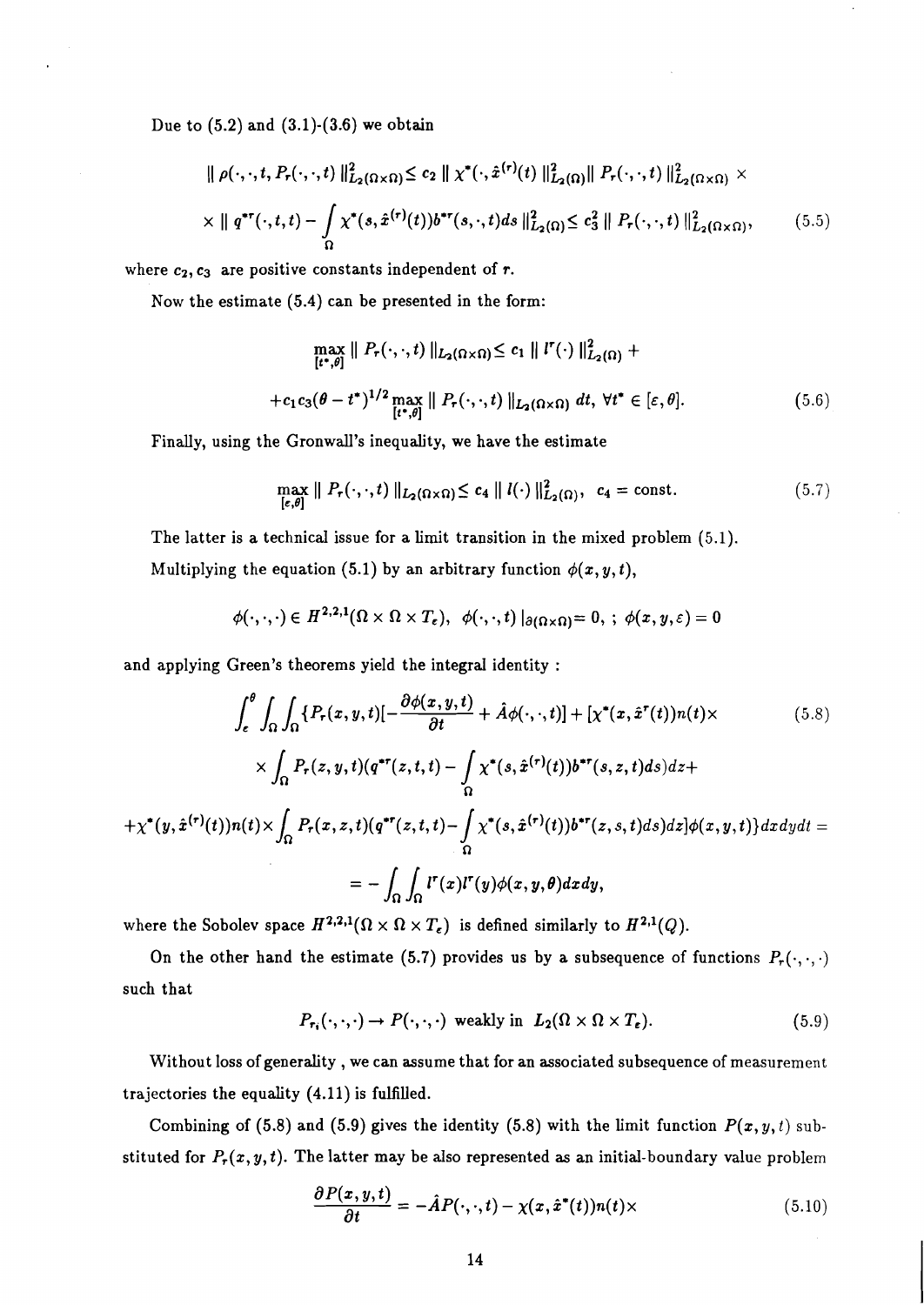$$
\times \int_{\Omega} P(z, y, t)(q^*(z, t, t) - \int_{\Omega} \chi(s, \hat{x}^*(t))b^*(s, z, t)ds)dz -
$$
  

$$
-\chi(y, \hat{x}^*(t))n(t) \times \int_{\Omega} P(x, z, t)(q^*(z, t, t) - \int_{\Omega} \chi(s, \hat{x}^*(t))b^*(z, s, t)ds)dz, \ x, y \in \Omega, t \in T_{\varepsilon},
$$
  

$$
P(x, y, t) |_{\Omega \times \Omega} = 0, \quad P(x, y, \theta) = l(x)l(y).
$$

Here the symbol "\*" indicates that respective values are calculated under  $\hat{x}(t) \equiv \hat{x}^*(t), t \in T_{\epsilon}$ . Let us consider now the system of ordinary differential equations *(4.10).* Similarly to *(5.8)*  we may represent it in the integral form:

$$
p_k^{(r)}(t) = + \int_t^\theta \int_{\Omega} \int_{\Omega} P_r(x, y, \tau) \frac{\partial}{\partial \hat{x}_k} [(q^{*r}(x, \tau, \tau) - \int_{\Omega} \chi^*(z, \hat{x}^r(\tau)) b^{*r}(x, z, \tau) dz) \times
$$
\n
$$
\times n(\tau) (q^{*r}(y, \tau, \tau) - \int_{\Omega} \chi^*(z, \hat{x}^r(\tau)) b^{*r}(z, y, \tau) dz)] dz dy d\tau +
$$
\n
$$
+ \int_t^\theta \sum_{i=1}^n c_{ik}(\tau) p_i^{(r)}(\tau) d\tau, \quad k = 1, \dots n.
$$
\n(5.11)

The crucial point to ensure the limit transition in *(5.11)* is the derivative in the first integral term:

$$
Q_k(x, y, t, \hat{x}^{(r)}(\cdot)) = \frac{\partial}{\partial \hat{x}_k} [(q^{*r}(x, t, t) -
$$

$$
-\int_{\Omega} \chi^*(z, \hat{x}^r(t)) b^{*r}(z, y, t) dz) n(t) (q^{*r}(y, t, t) - \int_{\Omega} \chi^*(z, \hat{x}^r(t)) b^{*r}(z, y, t) dz)].
$$

Introduce the following

*Assumption 5.1.* There exists a subsequence of integers  $\{r_i\}_{i=1}^{\infty}$  such that

$$
\lim_{i\to\infty}\parallel Q_k(\cdot,\cdot,\cdot,\hat{x}^{(r_i)}(\cdot))-Q_k(\cdot,\cdot,\cdot,\hat{x}^*(\cdot))\parallel_{L_2(\Omega\times\Omega\times T_{\epsilon})}=0,\;k=1,\ldots n,
$$

whereas the equality *(4.11)* is fulfilled.

*Remark* **5.1.** Let Assumption *4.1* be complemented by the following uniform estimate

$$
\mid \frac{d\psi_j(\hat{x})}{d\hat{x}_k} \mid \leq \text{ const}, \ \forall \hat{x} \in \bar{\Omega} + S_h(0), \ k = 1, \ldots, n; \ j = 1, \ldots.
$$

Consider two cases when Assumption *5.1* is fulfilled.

**1.** If the dimensionality of the spatial variable in the system *(1.1)* is equal to 1, then Assumption *5.1* is valid due to the asymptotics *[4]* of eigenvalues of the operator *A.* 

2. If the dimensionality of the spatial variable in the system *(1.1)* is more than *1,* then Assumption *5.1* is fulfilled when the forcing term in *(1.1)* is absent.

Indeed, in this case **all** the above formulae can be simplified. For example, the formula (2.7) will be as follows

$$
q(x,t,\theta)=\sum_{i=1}^{\infty}e^{-\lambda_i\theta}\int_{\Omega}\big(\sum_{j=1}^{\infty}e^{-\lambda_jt}\big(\int_{\Omega}\chi(s,\hat{x}(t))\omega_j(s)ds\big)\omega_i(z)\big)\,m^{-1}(z)\omega_i(z)dz\,\omega_i(x).
$$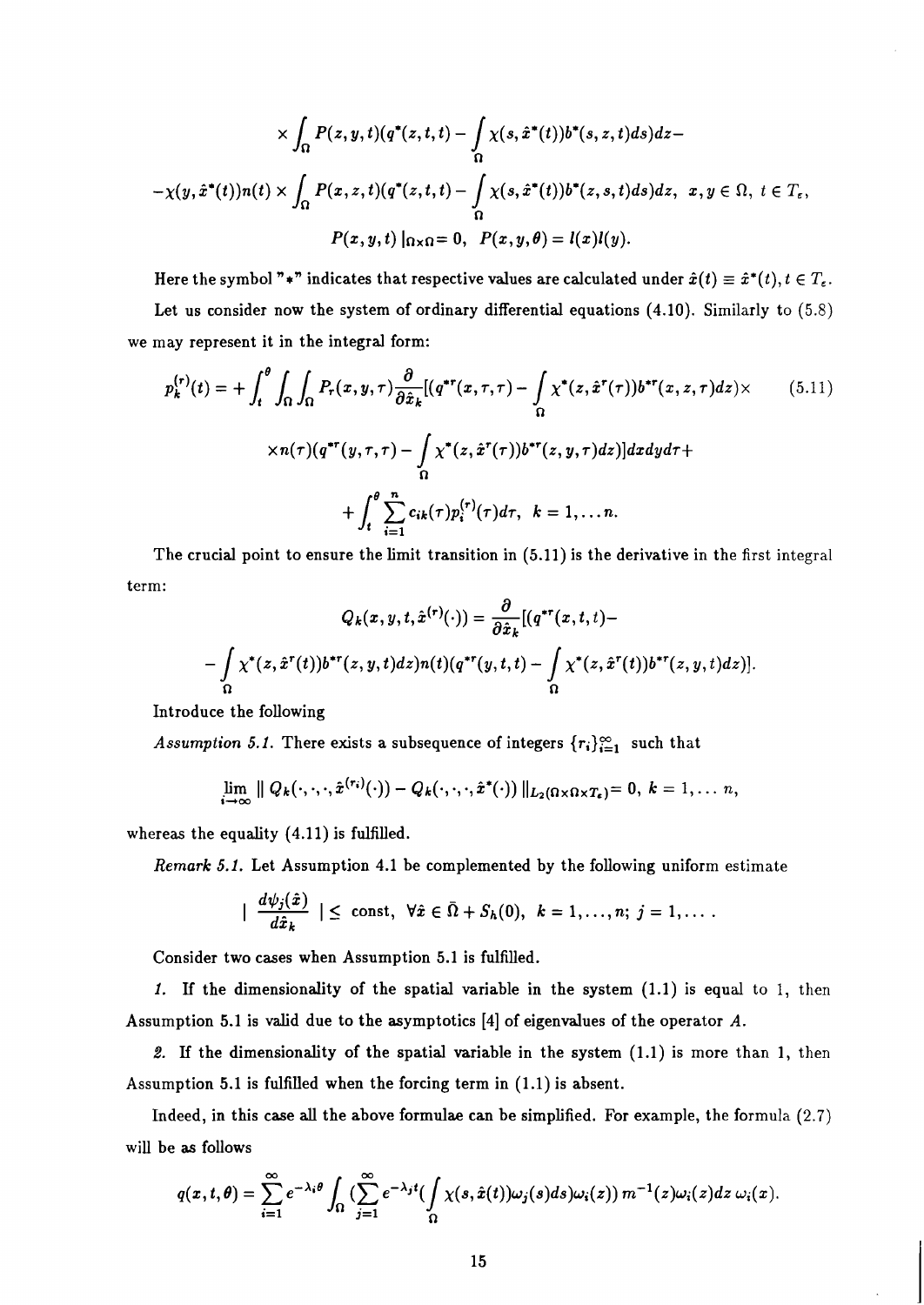The latter allows us to provide Assumption 5.1, using asymptotic behavior of eigenvalues.

We note next that applying Gronwall's inequality to the equation (5.11) yields the boundedness of the values  $p_k^{(r)}(\cdot)$ :

$$
\| p_k^{(r)}(\cdot) \|_{L_2(T_{\epsilon})} \le \text{ const}, \ \ k = 1, \dots, n; \ r = 1, \dots \, . \tag{5.12}
$$

Selecting (if necessary) subsequence of functions  $\{p^{(r_i)}(\cdot)\}_{i=1}^{\infty}$  and taking  $i \to \infty$ , we obtain

$$
\frac{d\,p_k(t)}{dt} = -\int_{\Omega}\int_{\Omega}P(x,y,t)\frac{\partial}{\partial\hat{x}_k}[(q^*(x,t,t)-\int_{\Omega}\chi(z,\hat{x}^*(t))b^*(x,z,t)dy)n(t)\times\tag{5.13}
$$

$$
\times (q^*(y,t,t)-\int_{\Omega} \chi(z,\hat{x}^r(t))b^*(z,y,t)dz)]dxdydt-\sum_{i=1}^n c_{ik}(t)p_i(t), \quad p_k(\theta)=0, k=1,\ldots n,
$$

where

$$
p_k^{(r_i)}(\cdot) \rightarrow p_k(\cdot) \text{ in } L^2(T_{\epsilon}). \tag{5.14}
$$

Finally, we proceed to the limit transition in the relation of maximum (4.6).

First, we rewrite it again in the integral form:

$$
\frac{1}{\nu} \int_{(t,t+\nu)\bigcap (T_{\epsilon}\setminus e^{(\tau)})} H^r(\tau,\hat{x}^{(r)}(\tau),v)d\tau \leq \frac{1}{\nu} \int_{(t,t+\nu)\bigcap (T_{\epsilon}\setminus e^{(\tau)})} H^r(\tau,\hat{x}^{(r)}(\tau),v^{(r)}(\tau))d\tau \qquad (5.15)
$$
\n
$$
\text{for a.e. } t \in T_{\epsilon}\setminus e^{(r)}, \ \forall \nu > 0, \ \ r = 1,...
$$

Now, taking into account (5.14), we can realize the limit transition in (5.15) with  $r \to \infty$ (selecting, if necessary a subsequence of  $r_i$ ).

After that, taking  $\nu \rightarrow \infty$ , we come to

**Theorem 5.1.** Let the pair  $\{\hat{x}^*(\cdot), v^*(\cdot)\}$  be a solution to Problem 2.1. Then it satisfies the maximum principle:

$$
\max_{v \in V} H(t, \hat{x}^*(t), v) = H(t, \hat{x}^*(t), v^*(t)) \text{ for a.e. } t \in T_{\epsilon} \backslash e^*,
$$
 (5.16)

where

$$
H(t, \hat{x}^*(t), v) = p'(t)D(t)v.
$$

Remark 5.2. The typical criterion, characterizing the quality of sensors in the stochastic setting of the optimal sensor location problem, is the trace of the error covariance operator[9]. Due to the formula (2.4) in the above minimax setting the latter corresponds to the functional

$$
I_1(\theta, \hat{x}(\cdot)) = \int_{\Omega} b(x, x, \theta) dx \rightarrow \sup. \qquad (5.17)
$$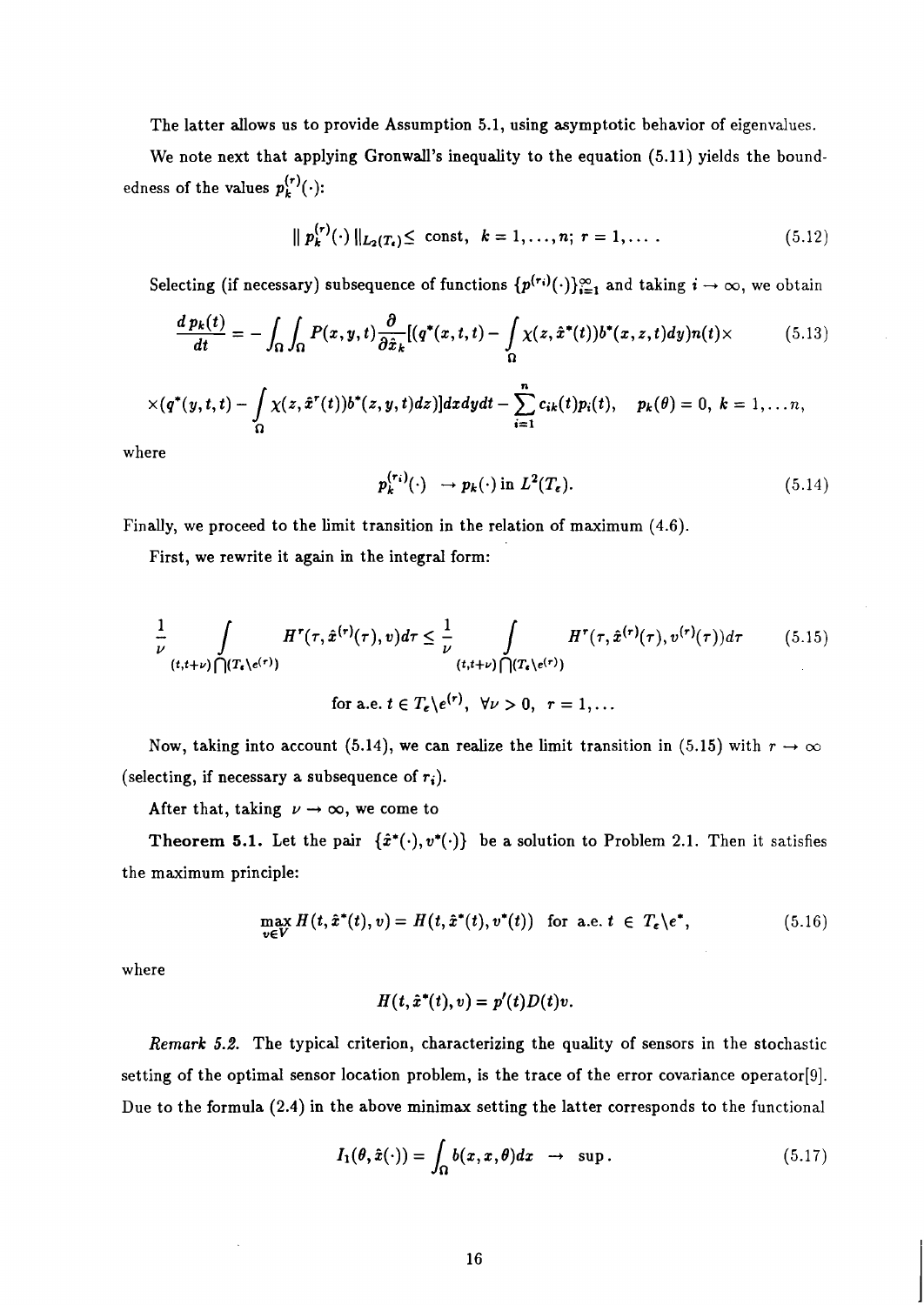For Problem 2.1 with the criterion (5.17) substituted for (2.14) necessary conditions for optimality may be presented in the form (5.13),(5.16) and (5.10) under the terminal condition

$$
P(x,y,\theta)=\delta(x-y).
$$

Remark **5.3.** Instead of the spatially averaged observations of type (1.3) we may also consider a dynamic pointwise one:

$$
y(t) = u(\hat{x}(t), t) + \zeta(t), t \in T_{\epsilon}.
$$
\n(5.18)

It is clear that this type of sensors requires a corresponding smoothness of solutions to the problem (1.1) (for example:  $u(\cdot, \cdot) \in H^{2,1}(\Omega \times T_{\epsilon})$  under  $n \leq 3$ , see [12,13]).

Deriving of necessary conditions for optimality of measurement trajectories in the case of pointwise observations (5.18) might be (due to arising technical problems) a subject for a separated paper (the one dimensional example of such a problem was considered in [Ill). Here we remark only that Problem 2.1 with the spatial observations of type (1.3) might be useful for constructing suboptimal solutions to the latter one, when taking

$$
\beta(t)=V^{-1}(S_h(\hat{x}(t))\bigcap\Omega).
$$

#### **References**

- [1] T.Başar, P.Bernhard.  $H^{\infty}$ -Optimal Control and Related Minimax Design Problems. A dynamic Game Approach. Birkhauser, Boston, Basel, Berlin, 1991.
- [2] A.Bensoussan. Optimization of sensors location in a distributed filtering problem. In R.F. Curtain(Ed.), Stability of Stochastic Dynamical Systems, Lecture Notes in Mathematics, vo1.294, 1972, pp.62-84. Springer-Verlag, Berlin.
- [3] D. Bertsekas and I. Rhodes. Recursive state estimation for a set-membership description of uncertainty. IEEE Trans. Autom. Control, AC-16, April 1971, 117-128.
- [4] R. Courant and D. Hilbert. *Methods of Mathematical Physics.* 2vols., Interscience, New -York, 1953,1962.
- [5] R.F. Curtain, and A.J. Pritchard. Infinite Dimensional Linear Systems Theory. Springer-Verlag, Berlin, Heidelberg, New York, 1978.
- [6] A. El **Jai** and A.J. Pritchard. Sensors and Actuators in the Analysis of Distributed Systems. J. Wiley, New York, 1988.